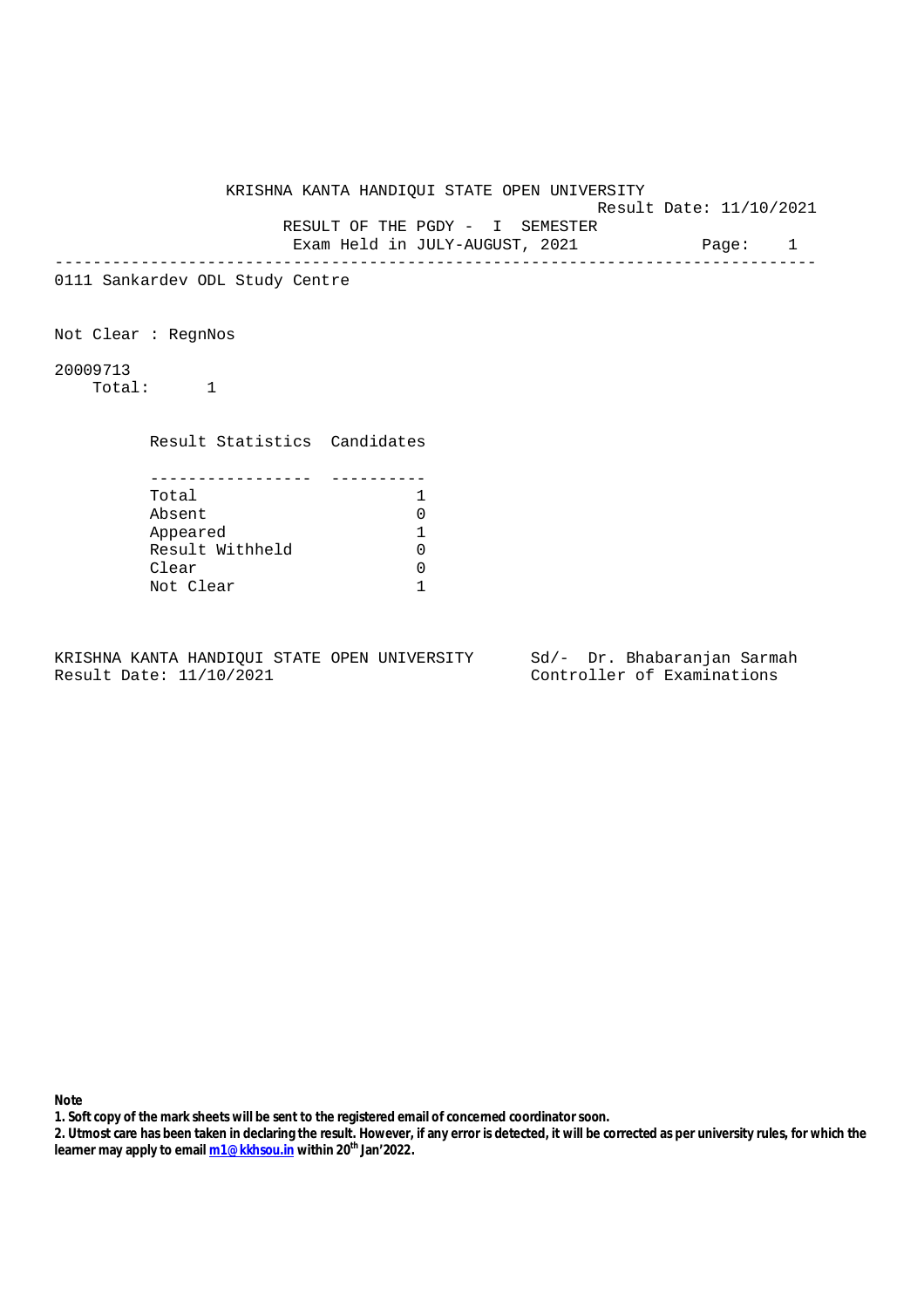KRISHNA KANTA HANDIQUI STATE OPEN UNIVERSITY Result Date: 11/10/2021 RESULT OF THE PGDY - I SEMESTER Exam Held in JULY-AUGUST, 2021 Page: 2 -------------------------------------------------------------------------------- 0127 Barpeta Girls' College Clear : RegnNos 20009717 Total: 1 Not Clear: RegnNos 20009714 20009715 20009716 Total: 3 Result Statistics Candidates ----------------- ---------- Total 4 Absent 0 Appeared 4 Result Withheld 0 Clear 1 Not Clear 3

KRISHNA KANTA HANDIQUI STATE OPEN UNIVERSITY Sd/- Dr. Bhabaranjan Sarmah<br>Result Date: 11/10/2021 Controller of Examinations

Controller of Examinations

- **1. Soft copy of the mark sheets will be sent to the registered email of concerned coordinator soon.**
- **2. Utmost care has been taken in declaring the result. However, if any error is detected, it will be corrected as per university rules, for which the learner may apply to email m1@kkhsou.in within 20th Jan'2022.**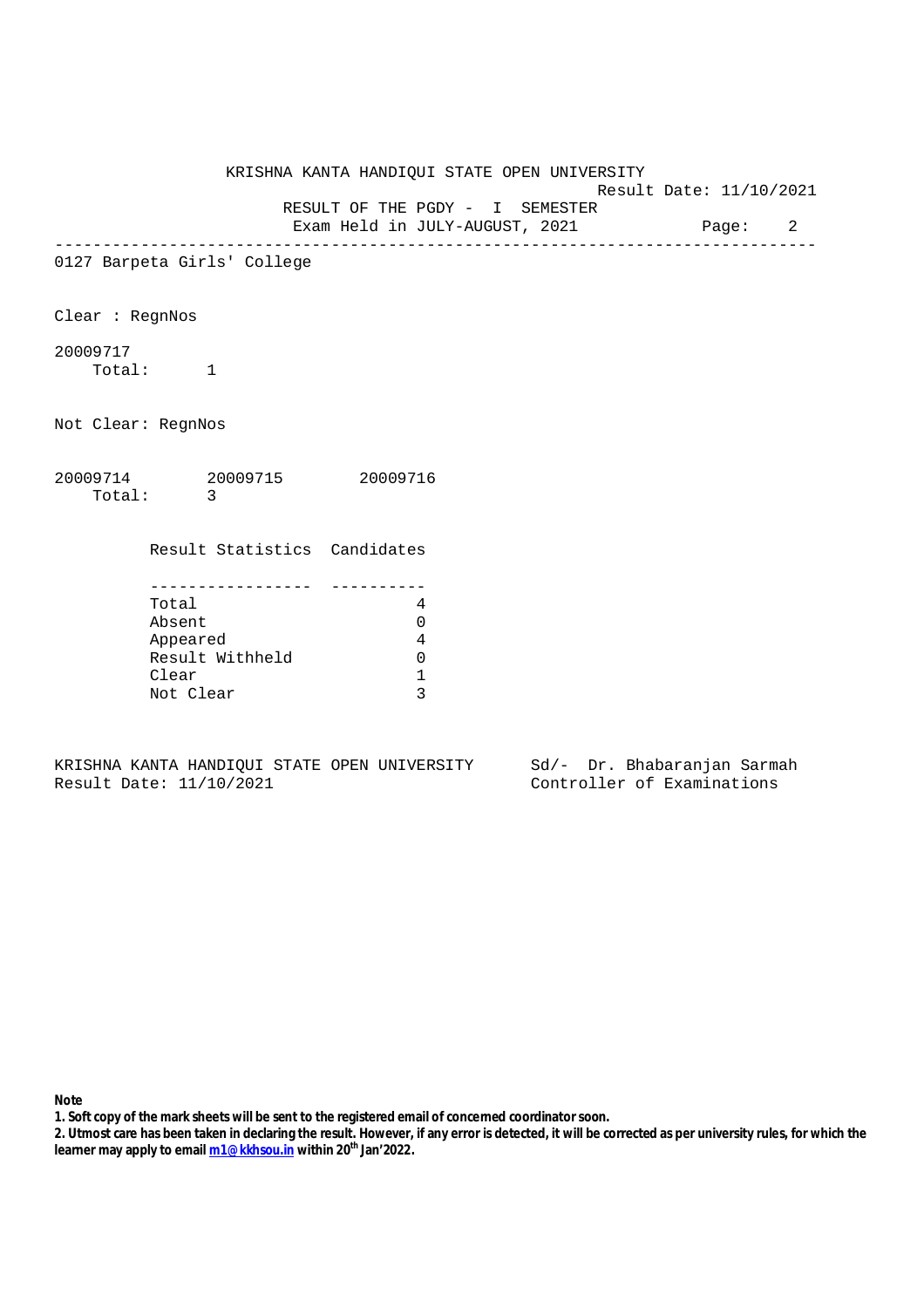KRISHNA KANTA HANDIQUI STATE OPEN UNIVERSITY Result Date: 11/10/2021 RESULT OF THE PGDY - I SEMESTER Exam Held in JULY-AUGUST, 2021 Page: 3 -------------------------------------------------------------------------------- 0401 Cachar College Not Clear : RegnNos 20009718 Total: 1 Result Statistics Candidates ----------------- ---------- Total 1 Absent 0 Appeared 1 Result Withheld 0 Clear 0 Not Clear 1

KRISHNA KANTA HANDIQUI STATE OPEN UNIVERSITY Sd/- Dr. Bhabaranjan Sarmah Result Date: 11/10/2021 Controller of Examinations

- **1. Soft copy of the mark sheets will be sent to the registered email of concerned coordinator soon.**
- **2. Utmost care has been taken in declaring the result. However, if any error is detected, it will be corrected as per university rules, for which the learner may apply to email m1@kkhsou.in within 20th Jan'2022.**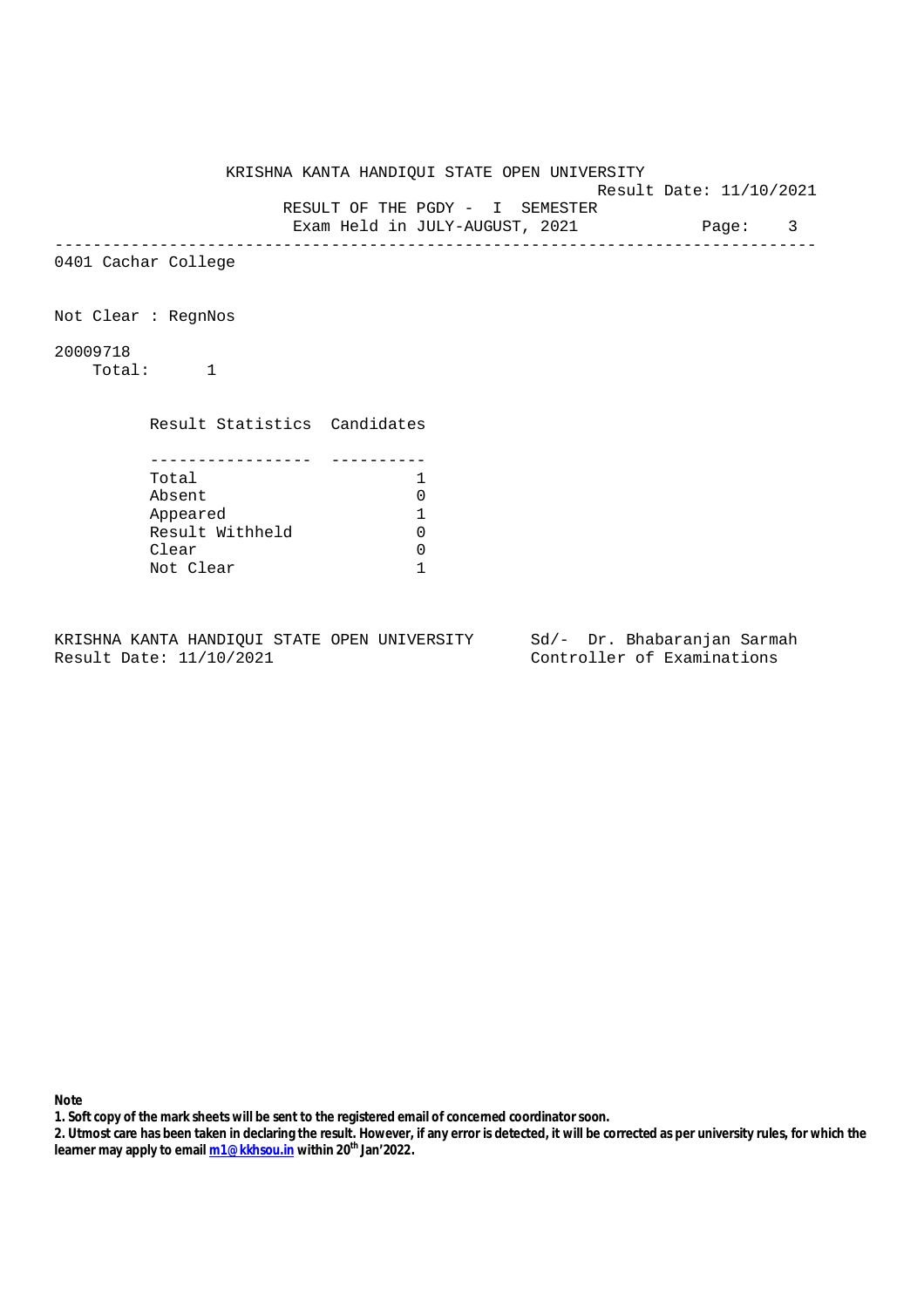Result Date: 11/10/2021

RESULT OF THE PGDY - I SEMESTER

Exam Held in JULY-AUGUST, 2021 Page: 4 --------------------------------------------------------------------------------

0605 Mangaldai College

Clear : RegnNos

20009719 20009720 20009721 Total: 3

 Result Statistics Candidates ----------------- ---------- Total 3 Absent 0 Appeared 3 Appeared 3<br>Result Withheld 0 Clear 3 Not Clear 0

KRISHNA KANTA HANDIQUI STATE OPEN UNIVERSITY Sd/- Dr. Bhabaranjan Sarmah Result Date: 11/10/2021 Controller of Examinations

- **1. Soft copy of the mark sheets will be sent to the registered email of concerned coordinator soon.**
- **2. Utmost care has been taken in declaring the result. However, if any error is detected, it will be corrected as per university rules, for which the learner may apply to email m1@kkhsou.in within 20th Jan'2022.**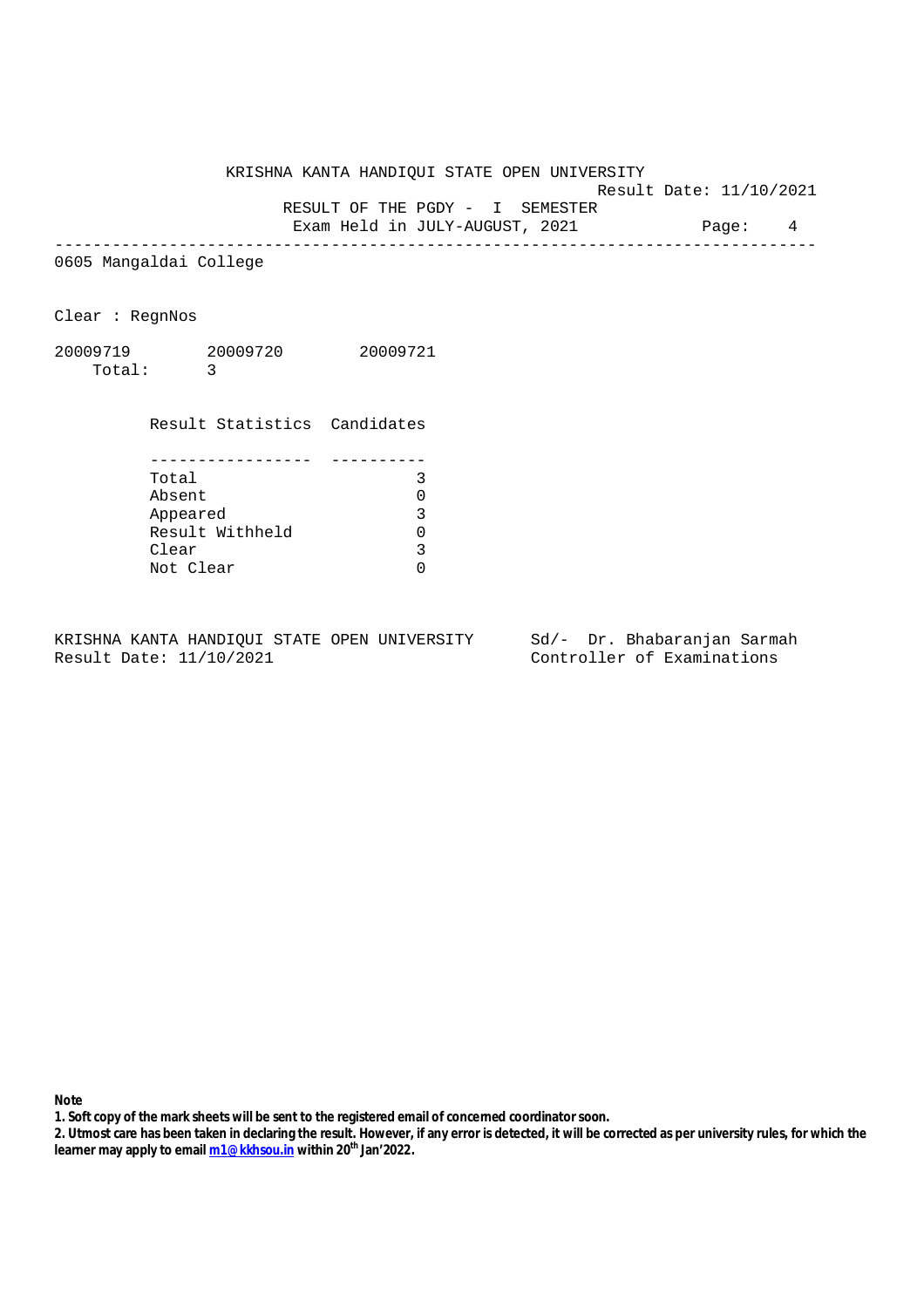KRISHNA KANTA HANDIQUI STATE OPEN UNIVERSITY Result Date: 11/10/2021

 RESULT OF THE PGDY - I SEMESTER Exam Held in JULY-AUGUST, 2021 Page: 5

--------------------------------------------------------------------------------

0613 Pachim Mangaldai Yogic Hospital

Clear : RegnNos

| 20009723 | 20009724 | 20009725 | 20009726 | 20009728 |
|----------|----------|----------|----------|----------|
| 20009729 | 20009730 |          |          |          |
| Total:   |          |          |          |          |

Not Clear: RegnNos

| 20009722 | 20009727 |
|----------|----------|
| Total:   |          |

Result Statistics Candidates

| Total           |  |
|-----------------|--|
| Absent          |  |
| Appeared        |  |
| Result Withheld |  |
| Clear           |  |
| Not Clear       |  |

|  |                         |  | KRISHNA KANTA HANDIOUI STATE OPEN UNIVERSITY |  |  | Sd/- Dr. Bhabaranjan Sarmah |  |
|--|-------------------------|--|----------------------------------------------|--|--|-----------------------------|--|
|  | Result Date: 11/10/2021 |  |                                              |  |  | Controller of Examinations  |  |

**Note** 

**1. Soft copy of the mark sheets will be sent to the registered email of concerned coordinator soon.**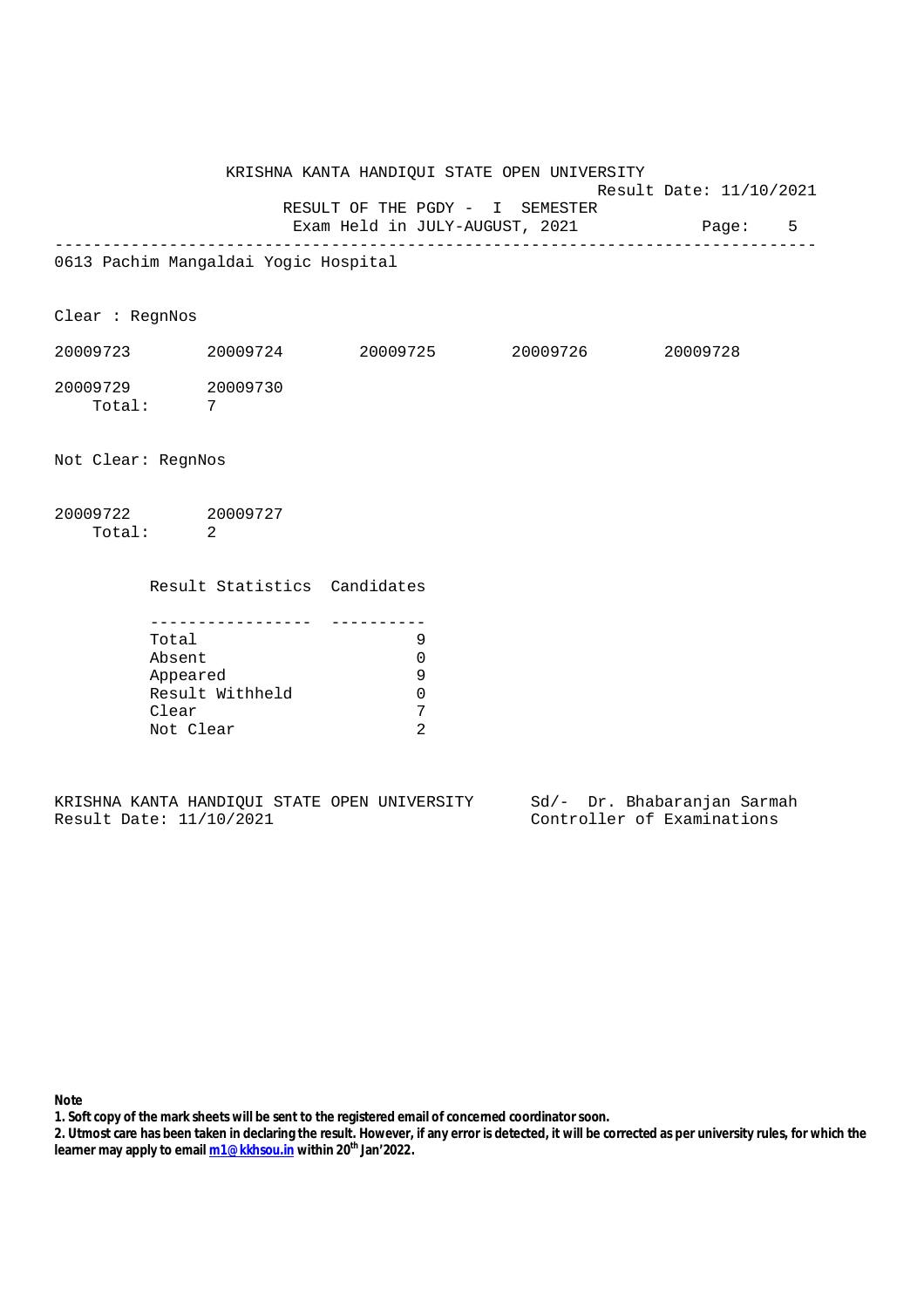KRISHNA KANTA HANDIQUI STATE OPEN UNIVERSITY Result Date: 11/10/2021 RESULT OF THE PGDY - I SEMESTER Exam Held in JULY-AUGUST, 2021 Page: 6

--------------------------------------------------------------------------------

0614 Yoga Siksha and Yoga Chikitsa Kendra

Not Clear : RegnNos

20009731 20009732 Total: 2

Result Statistics Candidates

| Total           |  |
|-----------------|--|
| Absent          |  |
| Appeared        |  |
| Result Withheld |  |
| Clear           |  |
| Not Clear       |  |

KRISHNA KANTA HANDIQUI STATE OPEN UNIVERSITY Sd/- Dr. Bhabaranjan Sarmah Result Date: 11/10/2021 Controller of Examinations

- **1. Soft copy of the mark sheets will be sent to the registered email of concerned coordinator soon.**
- **2. Utmost care has been taken in declaring the result. However, if any error is detected, it will be corrected as per university rules, for which the learner may apply to email m1@kkhsou.in within 20th Jan'2022.**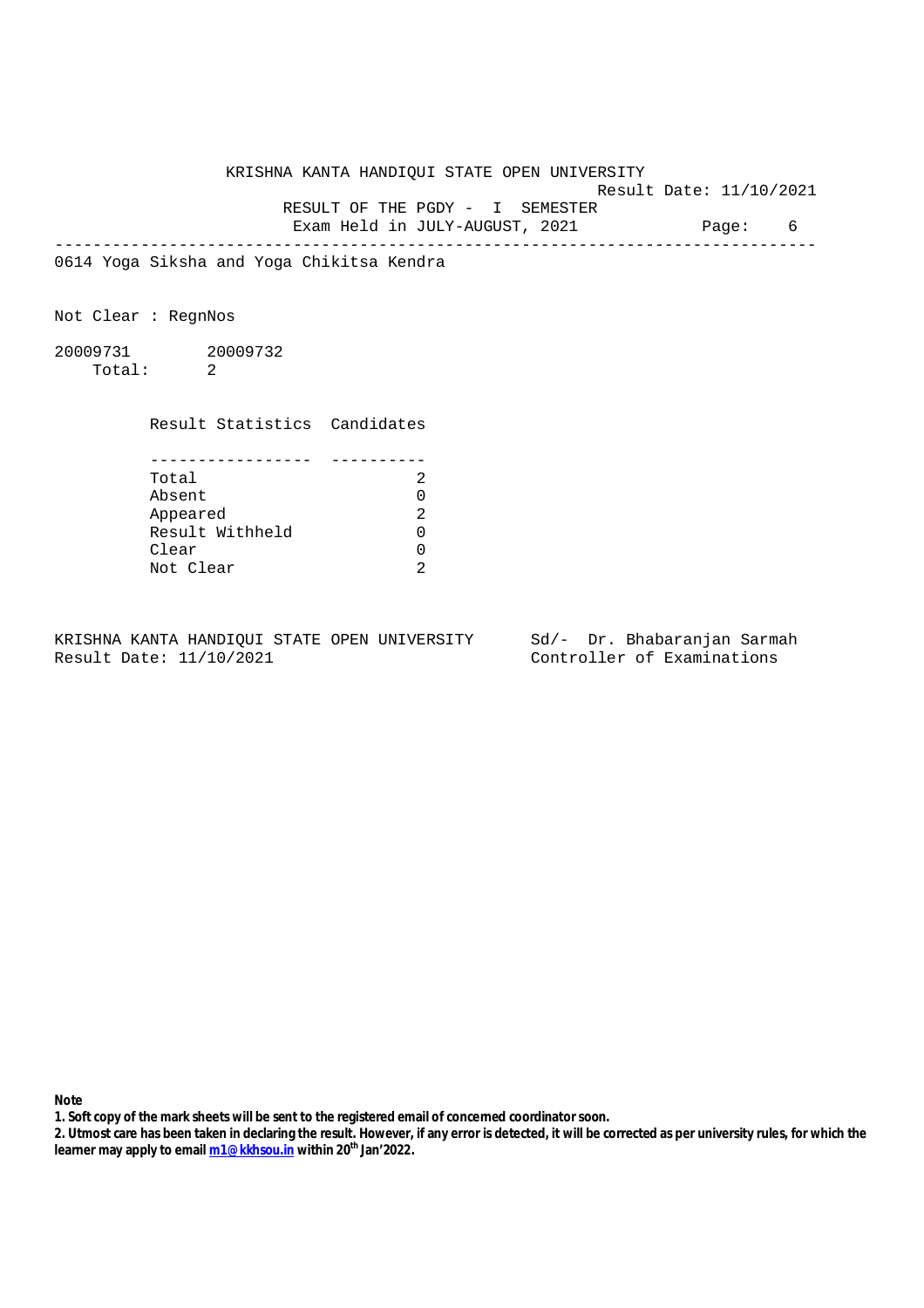KRISHNA KANTA HANDIQUI STATE OPEN UNIVERSITY Result Date: 11/10/2021 RESULT OF THE PGDY - I SEMESTER Exam Held in JULY-AUGUST, 2021 Page: 7 -------------------------------------------------------------------------------- 0901 D. H. S. K. Commerce College Not Clear : RegnNos 20009733 Total: 1 Result Statistics Candidates ----------------- ---------- Total 1 Absent 0 Appeared 1 Result Withheld 0 Clear 0 Not Clear 1

KRISHNA KANTA HANDIQUI STATE OPEN UNIVERSITY Sd/- Dr. Bhabaranjan Sarmah Result Date: 11/10/2021 Controller of Examinations

- **1. Soft copy of the mark sheets will be sent to the registered email of concerned coordinator soon.**
- **2. Utmost care has been taken in declaring the result. However, if any error is detected, it will be corrected as per university rules, for which the learner may apply to email m1@kkhsou.in within 20th Jan'2022.**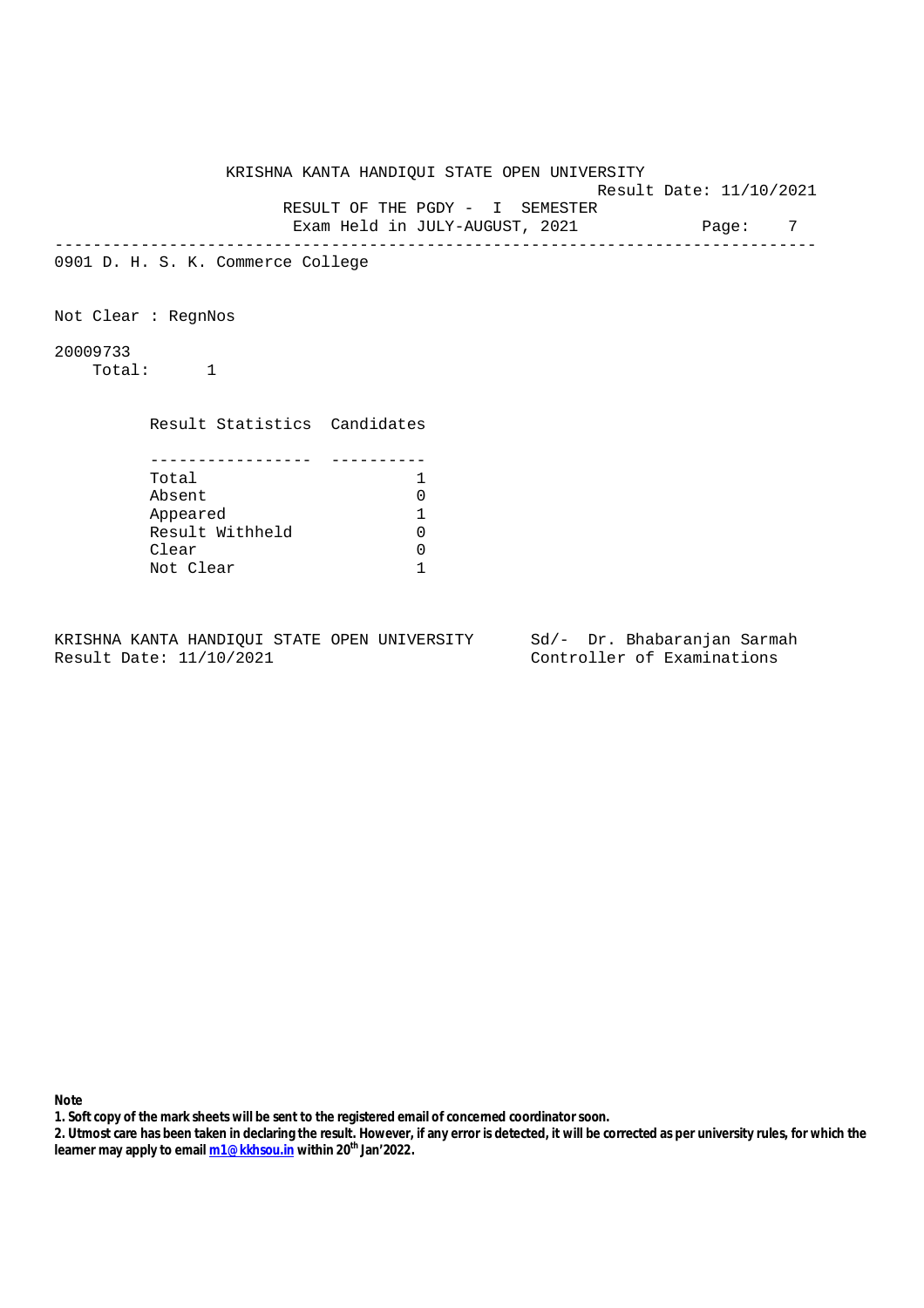Result Date: 11/10/2021

 RESULT OF THE PGDY - I SEMESTER Exam Held in JULY-AUGUST, 2021 Page: 8

--------------------------------------------------------------------------------

0907 Duliajan College

Not Clear : RegnNos

| 20009734           | 20009735 | 20009736 | 20009737 | 20009738 |
|--------------------|----------|----------|----------|----------|
| 20009739<br>Total: | 20009740 |          |          |          |

## Result Statistics Candidates

| Total           |  |
|-----------------|--|
| Absent          |  |
| Appeared        |  |
| Result Withheld |  |
| Clear           |  |
| Not Clear       |  |

KRISHNA KANTA HANDIQUI STATE OPEN UNIVERSITY Sd/- Dr. Bhabaranjan Sarmah Result Date: 11/10/2021 Controller of Examinations

- **1. Soft copy of the mark sheets will be sent to the registered email of concerned coordinator soon.**
- **2. Utmost care has been taken in declaring the result. However, if any error is detected, it will be corrected as per university rules, for which the learner may apply to email m1@kkhsou.in within 20th Jan'2022.**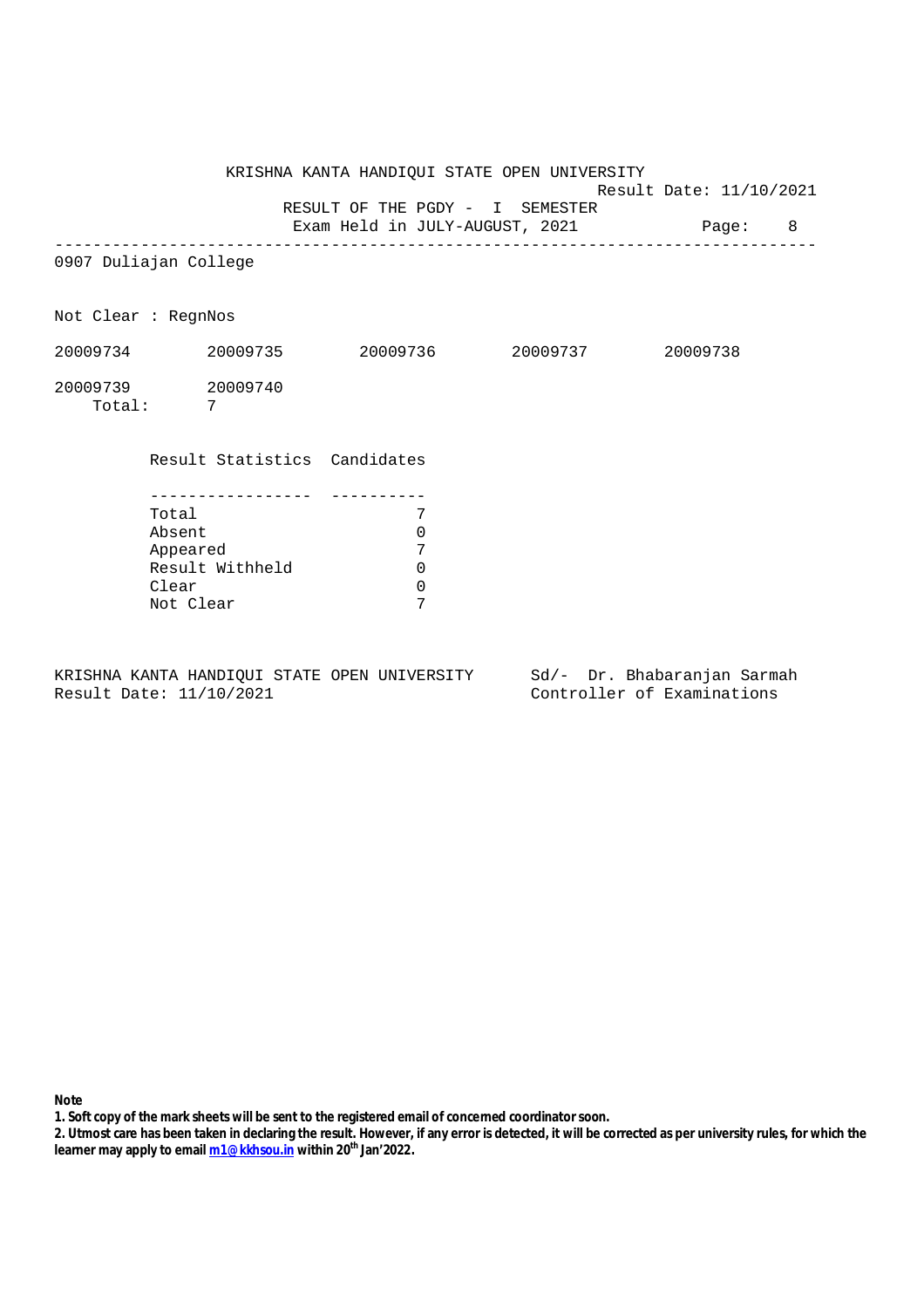KRISHNA KANTA HANDIQUI STATE OPEN UNIVERSITY Result Date: 11/10/2021 RESULT OF THE PGDY - I SEMESTER Exam Held in JULY-AUGUST, 2021 Page: 9 -------------------------------------------------------------------------------- 1300 KKHSOU Regional Centre, Jorhat Clear : RegnNos 20009743 20009744 20009745 20009746 20011905 Total: 5 Not Clear: RegnNos 20009741 20009742 Total: 2 Result Statistics Candidates ----------------- ---------- Total 7 Absent 0 Appeared 7 Result Withheld 0 Clear 5 Not Clear 2

KRISHNA KANTA HANDIQUI STATE OPEN UNIVERSITY Sd/- Dr. Bhabaranjan Sarmah Result Date: 11/10/2021 Controller of Examinations

- **1. Soft copy of the mark sheets will be sent to the registered email of concerned coordinator soon.**
- **2. Utmost care has been taken in declaring the result. However, if any error is detected, it will be corrected as per university rules, for which the learner may apply to email m1@kkhsou.in within 20th Jan'2022.**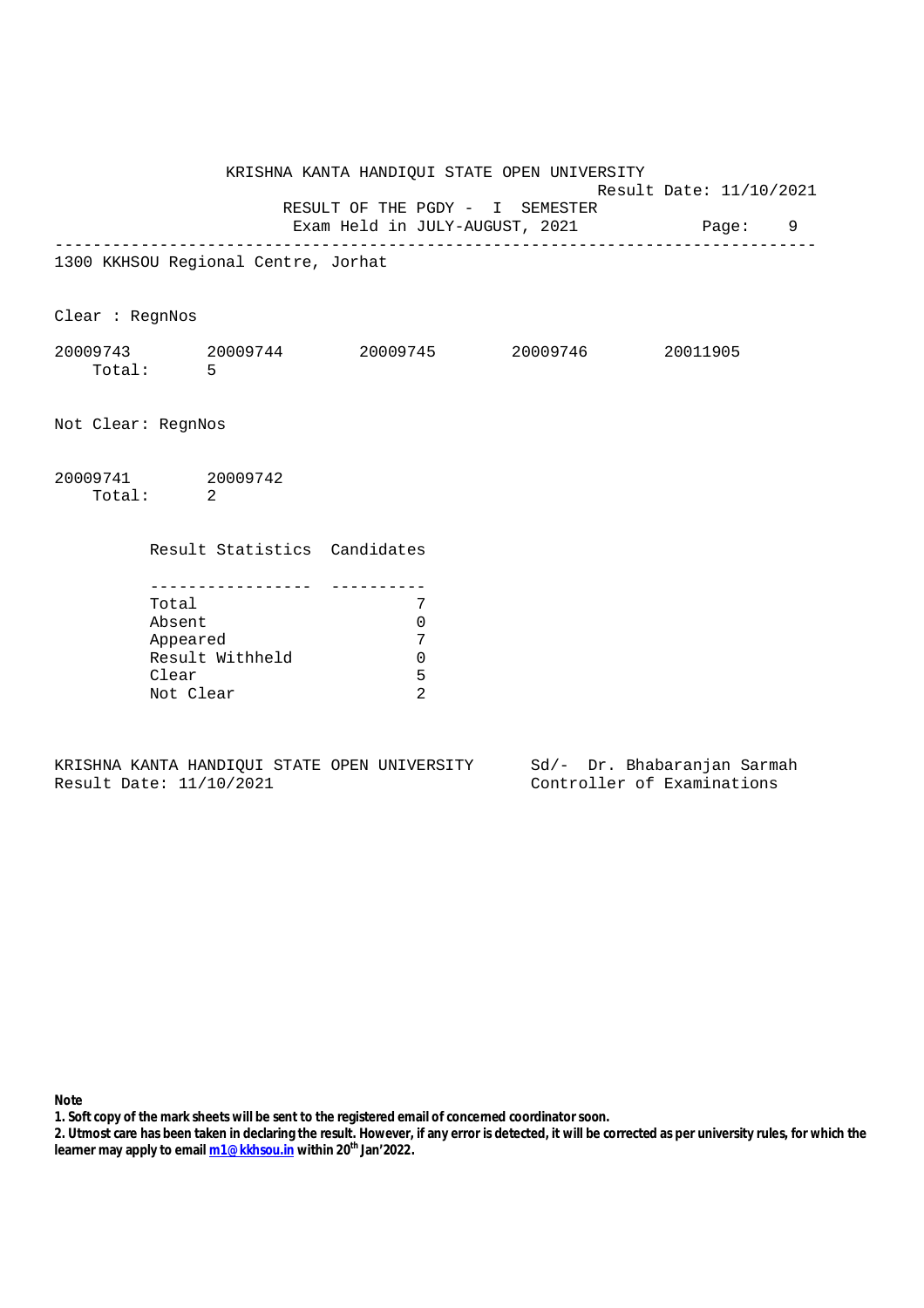| KRISHNA KANTA HANDIQUI STATE OPEN UNIVERSITY<br>Result Date: 11/10/2021 |                                                                                                                                      |                                                                             |          |                                         |  |
|-------------------------------------------------------------------------|--------------------------------------------------------------------------------------------------------------------------------------|-----------------------------------------------------------------------------|----------|-----------------------------------------|--|
|                                                                         |                                                                                                                                      | RESULT OF THE PGDY - I SEMESTER                                             |          | Exam Held in JULY-AUGUST, 2021 Page: 10 |  |
|                                                                         | 1410 Manabendra Sarma Girls College, Rangia                                                                                          |                                                                             |          |                                         |  |
| Clear : RegnNos                                                         |                                                                                                                                      |                                                                             |          |                                         |  |
|                                                                         | 20009747 20009748                                                                                                                    | 20009749                                                                    | 20009751 | 20009752                                |  |
| 20009753                                                                | 20009754                                                                                                                             | 20009755                                                                    | 20009756 | 20009758                                |  |
| 20009760                                                                | 20009761                                                                                                                             | 20009762                                                                    | 20009764 | 20009765                                |  |
|                                                                         | 20009766 20009767                                                                                                                    | 20009768                                                                    | 20009769 | 20009770                                |  |
|                                                                         | 20009771 20009773<br>Total: 23                                                                                                       | 20009774                                                                    |          |                                         |  |
| Not Clear: RegnNos                                                      |                                                                                                                                      |                                                                             |          |                                         |  |
|                                                                         | 20009750 20009757 20009759 20009763<br>Total: 5                                                                                      |                                                                             |          | 20009772                                |  |
|                                                                         | Result Statistics Candidates                                                                                                         |                                                                             |          |                                         |  |
|                                                                         | -----------------<br>Total<br>Absent<br>Appeared<br>Result Withheld<br>Clear<br>Not Clear                                            | 28<br>$\overline{\phantom{0}}$<br>28<br>$\overline{\phantom{0}}$<br>23<br>5 |          |                                         |  |
|                                                                         | Sd/- Dr. Bhabaranjan Sarmah<br>KRISHNA KANTA HANDIQUI STATE OPEN UNIVERSITY<br>Controller of Examinations<br>Result Date: 11/10/2021 |                                                                             |          |                                         |  |

**Note** 

**1. Soft copy of the mark sheets will be sent to the registered email of concerned coordinator soon.**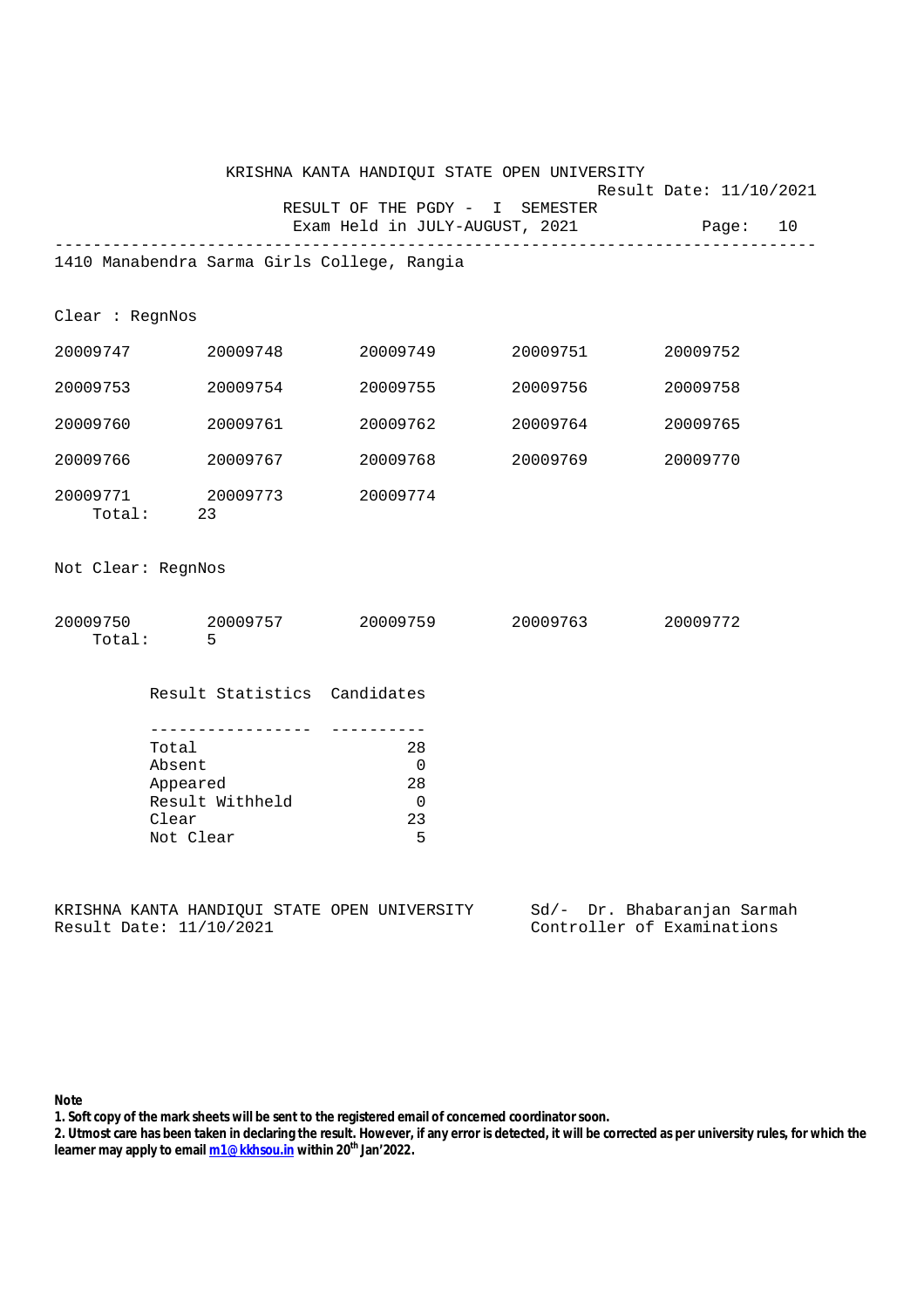KRISHNA KANTA HANDIQUI STATE OPEN UNIVERSITY Result Date: 11/10/2021 RESULT OF THE PGDY - I SEMESTER Exam Held in JULY-AUGUST, 2021 Page: 11 -------------------------------------------------------------------------------- 1424 Rangia College Clear : RegnNos 20009775 Total: 1 Result Statistics Candidates ----------------- ---------- Total 1<br>Absent 0 Absent 0 Appeared 1 Appeared 1<br>Result Withheld 0<br>Clear 1 Clear

KRISHNA KANTA HANDIQUI STATE OPEN UNIVERSITY Sd/- Dr. Bhabaranjan Sarmah Result Date: 11/10/2021 Controller of Examinations

Not Clear 0

- **1. Soft copy of the mark sheets will be sent to the registered email of concerned coordinator soon.**
- **2. Utmost care has been taken in declaring the result. However, if any error is detected, it will be corrected as per university rules, for which the learner may apply to email m1@kkhsou.in within 20th Jan'2022.**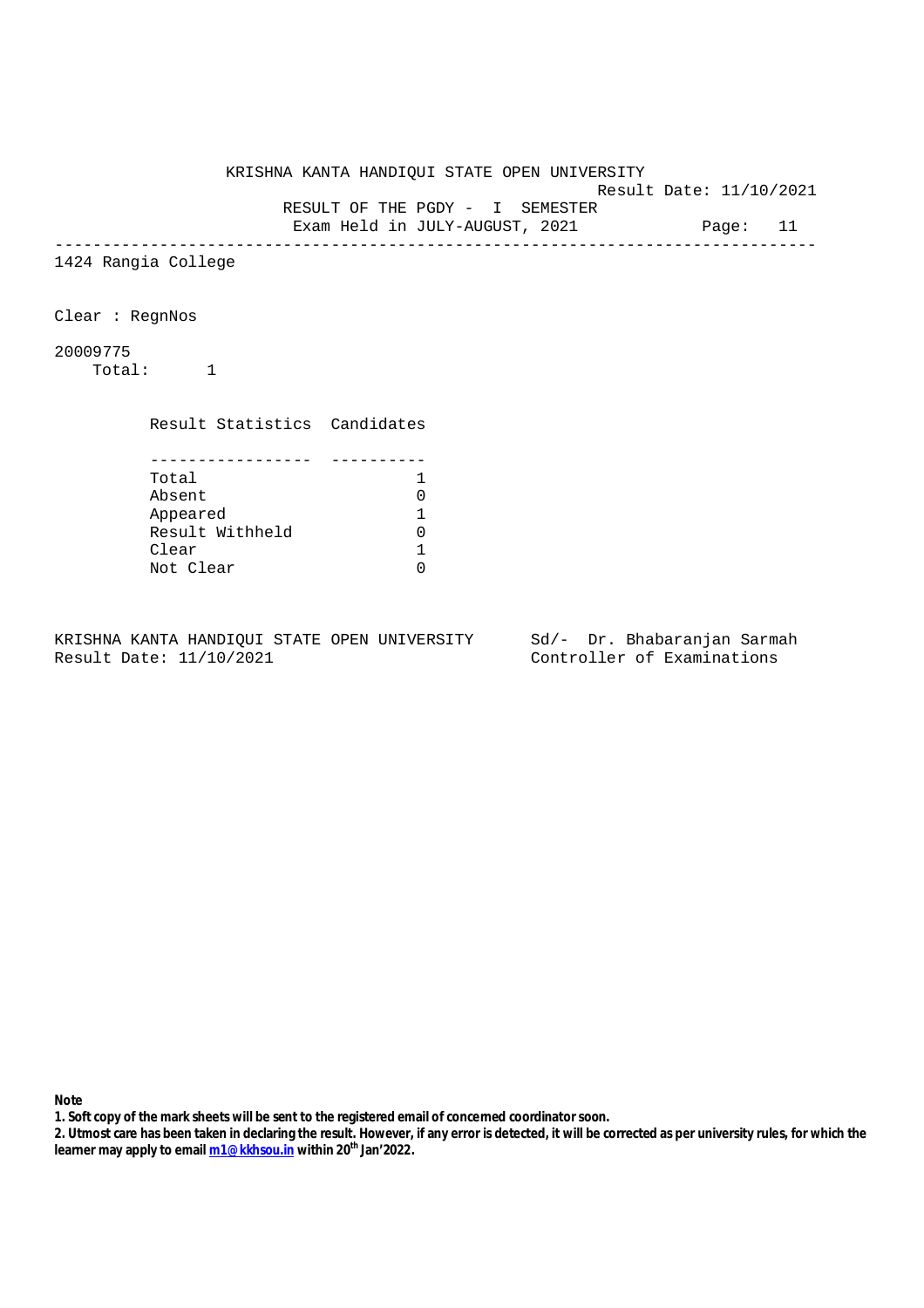|                    |                                                                          |                                                                                                                                                                                                                                                                                                                                                                           | KRISHNA KANTA HANDIQUI STATE OPEN UNIVERSITY | Result Date: 11/10/2021 |  |
|--------------------|--------------------------------------------------------------------------|---------------------------------------------------------------------------------------------------------------------------------------------------------------------------------------------------------------------------------------------------------------------------------------------------------------------------------------------------------------------------|----------------------------------------------|-------------------------|--|
|                    |                                                                          | RESULT OF THE PGDY - I SEMESTER<br>Exam Held in JULY-AUGUST, 2021                                                                                                                                                                                                                                                                                                         |                                              | Page: 12                |  |
|                    | ____________________________<br>1500 KKHSOU CITY STUDY CENTRE, KHANAPARA |                                                                                                                                                                                                                                                                                                                                                                           |                                              |                         |  |
| Clear : RegnNos    |                                                                          |                                                                                                                                                                                                                                                                                                                                                                           |                                              |                         |  |
| 20009776           | 20009778                                                                 | 20009779                                                                                                                                                                                                                                                                                                                                                                  | 20009781                                     | 20009784                |  |
| 20009785           | 20009786                                                                 | 20009787                                                                                                                                                                                                                                                                                                                                                                  | 20009791                                     | 20009793                |  |
| 20009794           | 20011909                                                                 | 20011910                                                                                                                                                                                                                                                                                                                                                                  | 20011911                                     | 20011912                |  |
|                    | 20011914 20011915<br>Total: 17                                           |                                                                                                                                                                                                                                                                                                                                                                           |                                              |                         |  |
| Not Clear: RegnNos |                                                                          |                                                                                                                                                                                                                                                                                                                                                                           |                                              |                         |  |
| 20009777           | 20009780                                                                 | 20009782                                                                                                                                                                                                                                                                                                                                                                  | 20009783                                     | 20009788                |  |
| 20009789           | 20009790                                                                 | 20009795                                                                                                                                                                                                                                                                                                                                                                  | 20009796                                     | 20009797                |  |
| 20009798           | 20009799                                                                 | 20009854                                                                                                                                                                                                                                                                                                                                                                  | 20011906                                     | 20011907                |  |
| 20011908           | 20011913<br>Total: 19                                                    | 20011916                                                                                                                                                                                                                                                                                                                                                                  | 20011917                                     |                         |  |
|                    | Result Statistics Candidates                                             |                                                                                                                                                                                                                                                                                                                                                                           |                                              |                         |  |
|                    | Total<br>Absent<br>Appeared<br>Result Withheld<br>Clear<br>Not Clear     | 36<br>$\overline{a}$ and $\overline{a}$ and $\overline{a}$ and $\overline{a}$ and $\overline{a}$ and $\overline{a}$ and $\overline{a}$ and $\overline{a}$ and $\overline{a}$ and $\overline{a}$ and $\overline{a}$ and $\overline{a}$ and $\overline{a}$ and $\overline{a}$ and $\overline{a}$ and $\overline{a}$ and $\overline{a}$ and<br>36<br>$\mathbf 0$<br>17<br>19 |                                              |                         |  |

KRISHNA KANTA HANDIQUI STATE OPEN UNIVERSITY Sd/- Dr. Bhabaranjan Sarmah<br>Result Date: 11/10/2021 Controller of Examinations

Controller of Examinations

## **Note**

**1. Soft copy of the mark sheets will be sent to the registered email of concerned coordinator soon.**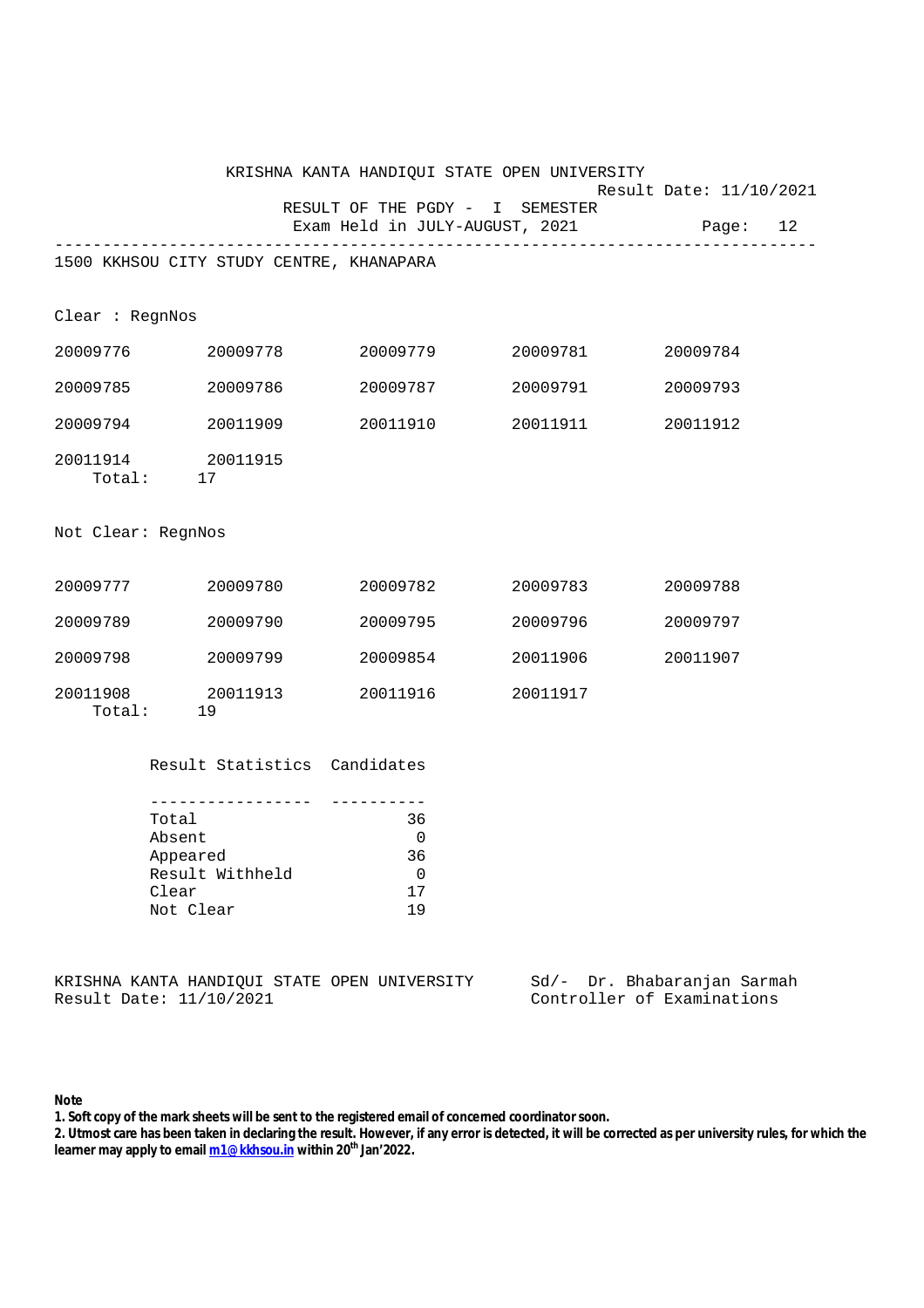KRISHNA KANTA HANDIQUI STATE OPEN UNIVERSITY Result Date: 11/10/2021 RESULT OF THE PGDY - I SEMESTER Exam Held in JULY-AUGUST, 2021 Page: 13 -------------------------------------------------------------------------------- 1521 Karmashree Hiteswar Saikia College Clear : RegnNos 20011918 Total: 1 Not Clear: RegnNos 20011919 Total: 1 Result Statistics Candidates ----------------- ---------- Total 2 Absent 0 Appeared 2 Result Withheld 0 Clear 1 Not Clear 1

KRISHNA KANTA HANDIQUI STATE OPEN UNIVERSITY Sd/- Dr. Bhabaranjan Sarmah<br>Result Date: 11/10/2021 Controller of Examinations

Controller of Examinations

- **1. Soft copy of the mark sheets will be sent to the registered email of concerned coordinator soon.**
- **2. Utmost care has been taken in declaring the result. However, if any error is detected, it will be corrected as per university rules, for which the learner may apply to email m1@kkhsou.in within 20th Jan'2022.**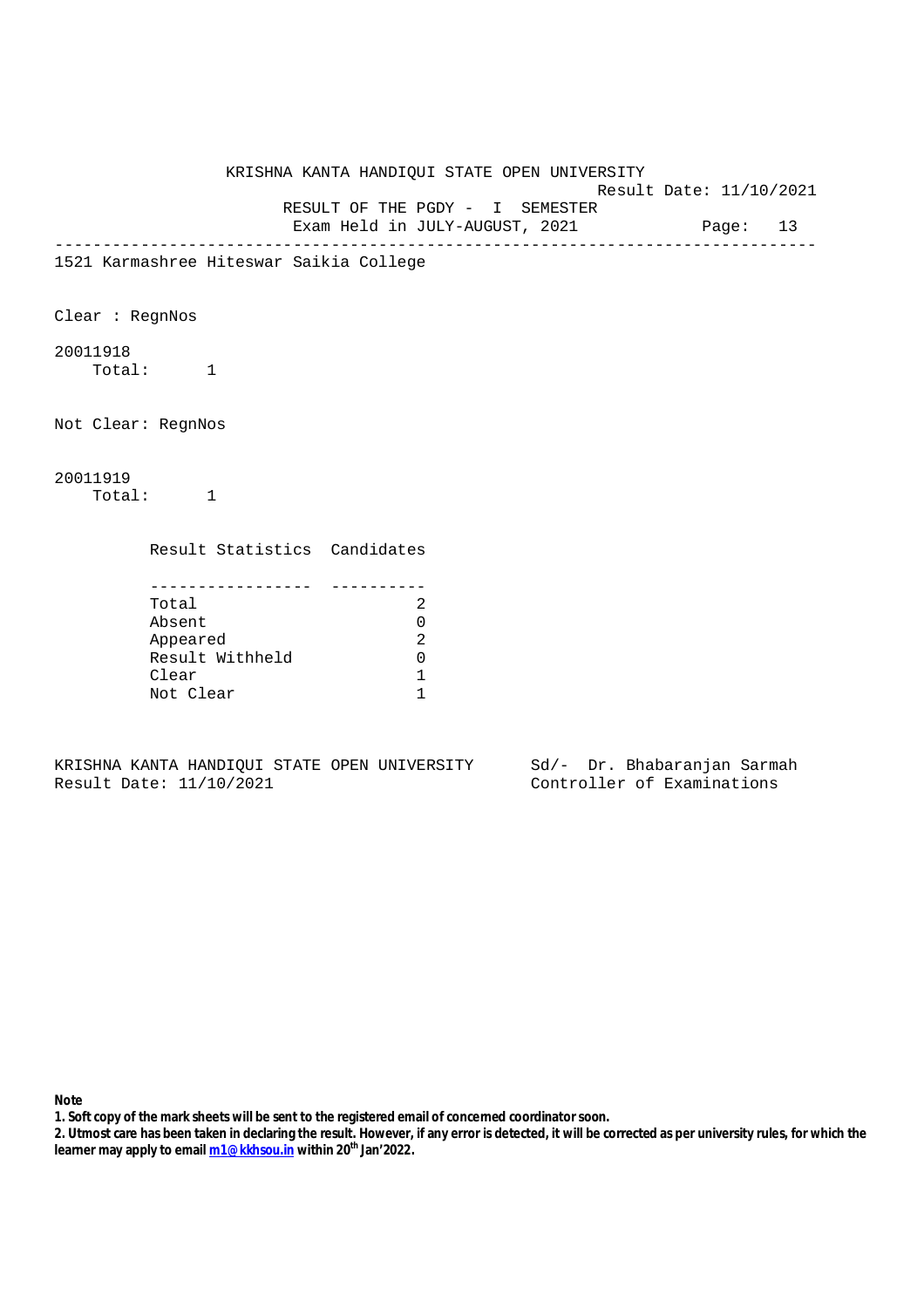KRISHNA KANTA HANDIQUI STATE OPEN UNIVERSITY Result Date: 11/10/2021 RESULT OF THE PGDY - I SEMESTER Exam Held in JULY-AUGUST, 2021 Page: 14 -------------------------------------------------------------------------------- 1534 Paschim Guwahati Mahavidyalaya Not Clear : RegnNos 20009800 Total: 1 Result Statistics Candidates ----------------- ---------- Total 1 Absent 0 Appeared 1 Result Withheld 0 Clear 0 Not Clear 1

KRISHNA KANTA HANDIQUI STATE OPEN UNIVERSITY Sd/- Dr. Bhabaranjan Sarmah Result Date: 11/10/2021 Controller of Examinations

- **1. Soft copy of the mark sheets will be sent to the registered email of concerned coordinator soon.**
- **2. Utmost care has been taken in declaring the result. However, if any error is detected, it will be corrected as per university rules, for which the learner may apply to email m1@kkhsou.in within 20th Jan'2022.**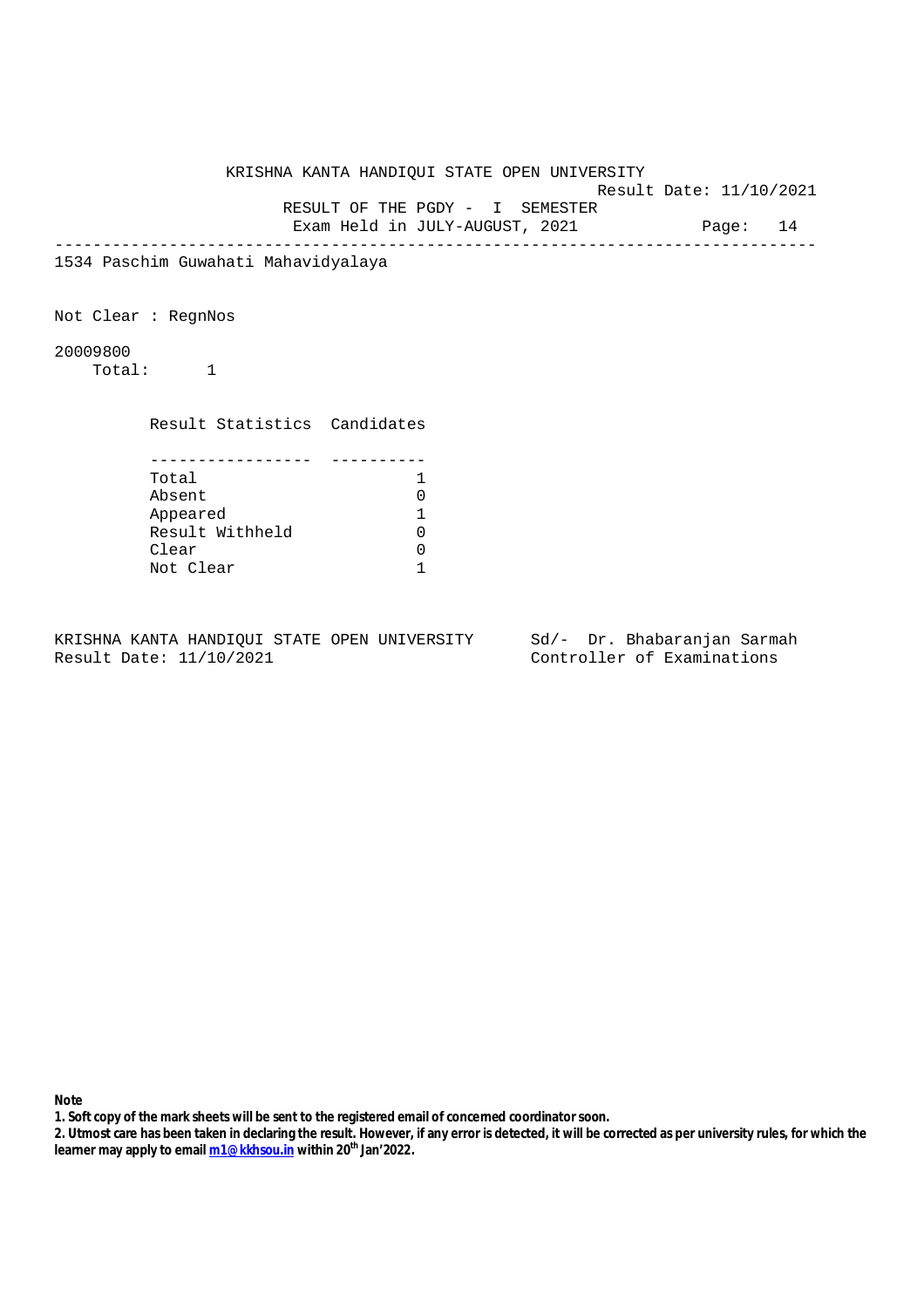|                    |                                    | KRISHNA KANTA HANDIQUI STATE OPEN UNIVERSITY                      |          |                                        |
|--------------------|------------------------------------|-------------------------------------------------------------------|----------|----------------------------------------|
|                    |                                    | RESULT OF THE PGDY - I SEMESTER<br>Exam Held in JULY-AUGUST, 2021 |          | Result Date: 11/10/2021<br>15<br>Page: |
|                    | 1563 Purbanchal Yoga Mahavidyalaya |                                                                   |          |                                        |
| Clear : RegnNos    |                                    |                                                                   |          |                                        |
| 20009792           | 20009802                           | 20009803                                                          | 20009804 | 20009805                               |
| 20009807           | 20009809                           | 20009810                                                          | 20009811 | 20009812                               |
| 20009813           | 20009814                           | 20009817                                                          | 20009819 | 20009820                               |
| 20009821           | 20009822                           | 20009823                                                          | 20009824 | 20009826                               |
| 20009827           | 20009828                           | 20009830                                                          | 20009831 | 20009832                               |
| 20009833           | 20009834                           | 20009835                                                          | 20009836 | 20009837                               |
| 20009839           | 20009840                           | 20009841                                                          | 20009842 | 20009843                               |
| 20009844           | 20009845                           | 20009846                                                          | 20009847 | 20009848                               |
| 20009849           | 20009851                           | 20009852                                                          | 20009853 | 20009856                               |
| 20009857           | 20009858                           | 20009861                                                          | 20009862 | 20009863                               |
| 20009864           | 20009865                           | 20009866                                                          | 20009867 | 20009869                               |
| 20009870           | 20009871                           | 20009872                                                          | 20009873 | 20009874                               |
| 20009876           | 20009877                           | 20009878                                                          | 20009879 | 20009880                               |
| 20009881<br>Total: | 20009883<br>70                     | 20009885                                                          | 20009886 | 20011967                               |
| Not Clear: RegnNos |                                    |                                                                   |          |                                        |
| 20009801           | 20009806                           | 20009808                                                          | 20009815 | 20009816                               |
| 20009818           | 20009825                           | 20009829                                                          | 20009838 | 20009850                               |
| 20009859           | 20009860                           | 20009868                                                          | 20009875 | 20009882                               |
| 20009884<br>Total: | 16                                 |                                                                   |          |                                        |

**Note** 

**1. Soft copy of the mark sheets will be sent to the registered email of concerned coordinator soon.**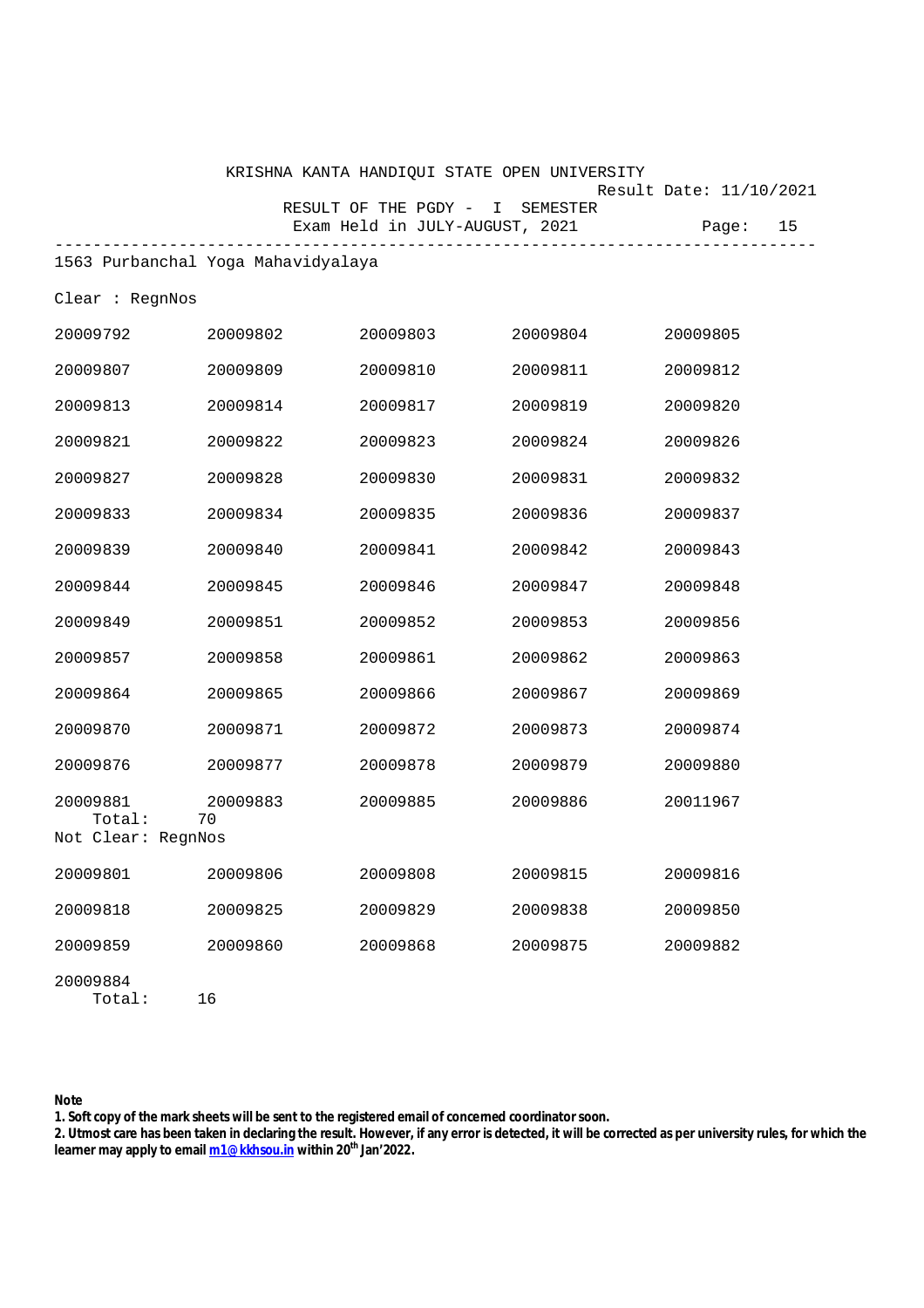Result Date: 11/10/2021

 RESULT OF THE PGDY - I SEMESTER Exam Held in JULY-AUGUST, 2021 Page: 16

--------------------------------------------------------------------------------

1563 Purbanchal Yoga Mahavidyalaya

Not Clear : RegnNos

Result Statistics Candidates

| Total           | 86 |
|-----------------|----|
| Absent          |    |
| Appeared        | 86 |
| Result Withheld |    |
| Clear           | 70 |
| Not Clear       |    |

KRISHNA KANTA HANDIQUI STATE OPEN UNIVERSITY Sd/- Dr. Bhabaranjan Sarmah<br>Result Date: 11/10/2021 Controller of Examinations

Controller of Examinations

- **1. Soft copy of the mark sheets will be sent to the registered email of concerned coordinator soon.**
- **2. Utmost care has been taken in declaring the result. However, if any error is detected, it will be corrected as per university rules, for which the learner may apply to email m1@kkhsou.in within 20th Jan'2022.**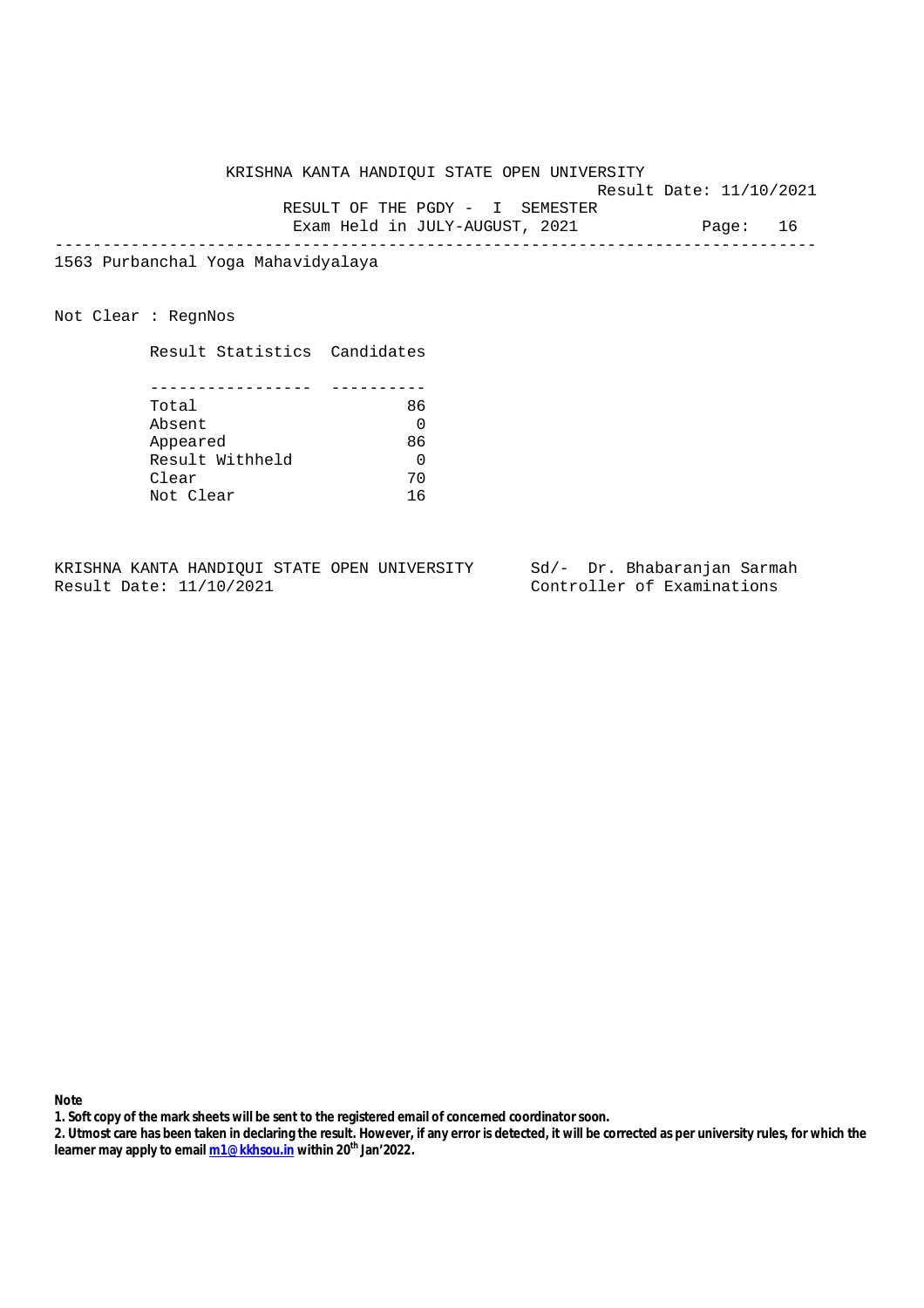Result Date: 11/10/2021

 RESULT OF THE PGDY - I SEMESTER Exam Held in JULY-AUGUST, 2021 Page: 17

--------------------------------------------------------------------------------

1901 Lakhimpur Girls College

Clear : RegnNos

20009887 20009888 Total: 2

> Result Statistics Candidates ----------------- ----------

| Total           |  |
|-----------------|--|
| Absent          |  |
| Appeared        |  |
| Result Withheld |  |
| Clear           |  |
| Not Clear       |  |

KRISHNA KANTA HANDIQUI STATE OPEN UNIVERSITY Sd/- Dr. Bhabaranjan Sarmah Result Date: 11/10/2021 Controller of Examinations

**Note** 

**1. Soft copy of the mark sheets will be sent to the registered email of concerned coordinator soon.**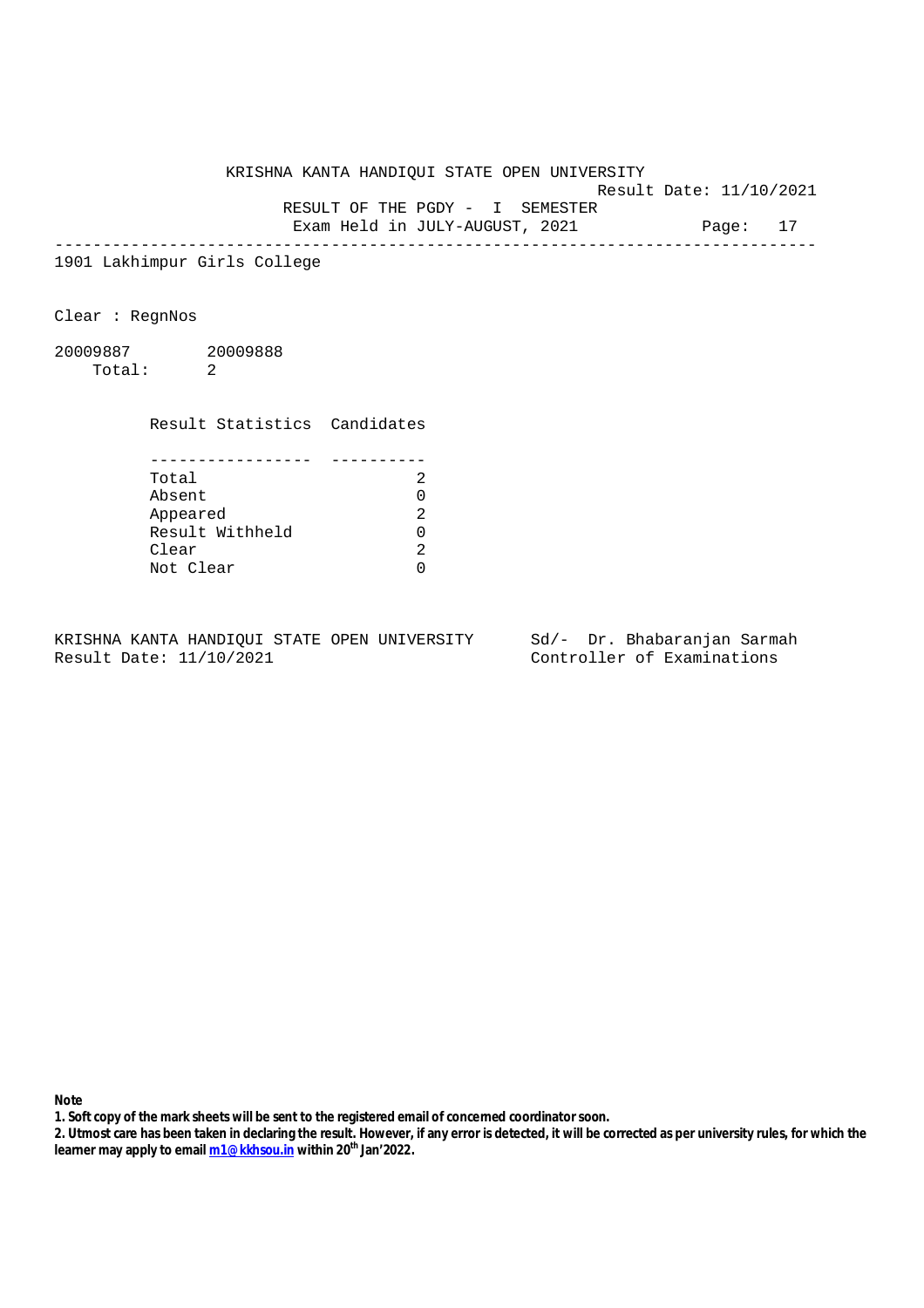Result Date: 11/10/2021

 RESULT OF THE PGDY - I SEMESTER Exam Held in JULY-AUGUST, 2021 Page: 18

--------------------------------------------------------------------------------

1915 L. T. K. College

Clear : RegnNos

| 20009889           | 20009890       | 20009891 | 20009892 | 20009893 |
|--------------------|----------------|----------|----------|----------|
| 20009894           | 20009895       | 20009897 | 20009898 | 20009899 |
| 20009900<br>Total: | 20009901<br>12 |          |          |          |

Not Clear: RegnNos

20009896 Total: 1

| Result Statistics Candidates |    |
|------------------------------|----|
|                              |    |
| Total                        | 13 |
| Absent                       |    |
| Appeared                     | 13 |
| Result Withheld              |    |
| Clear                        | 12 |
| Not Clear                    |    |

KRISHNA KANTA HANDIQUI STATE OPEN UNIVERSITY Sd/- Dr. Bhabaranjan Sarmah Result Date: 11/10/2021 Controller of Examinations

**Note** 

**1. Soft copy of the mark sheets will be sent to the registered email of concerned coordinator soon.**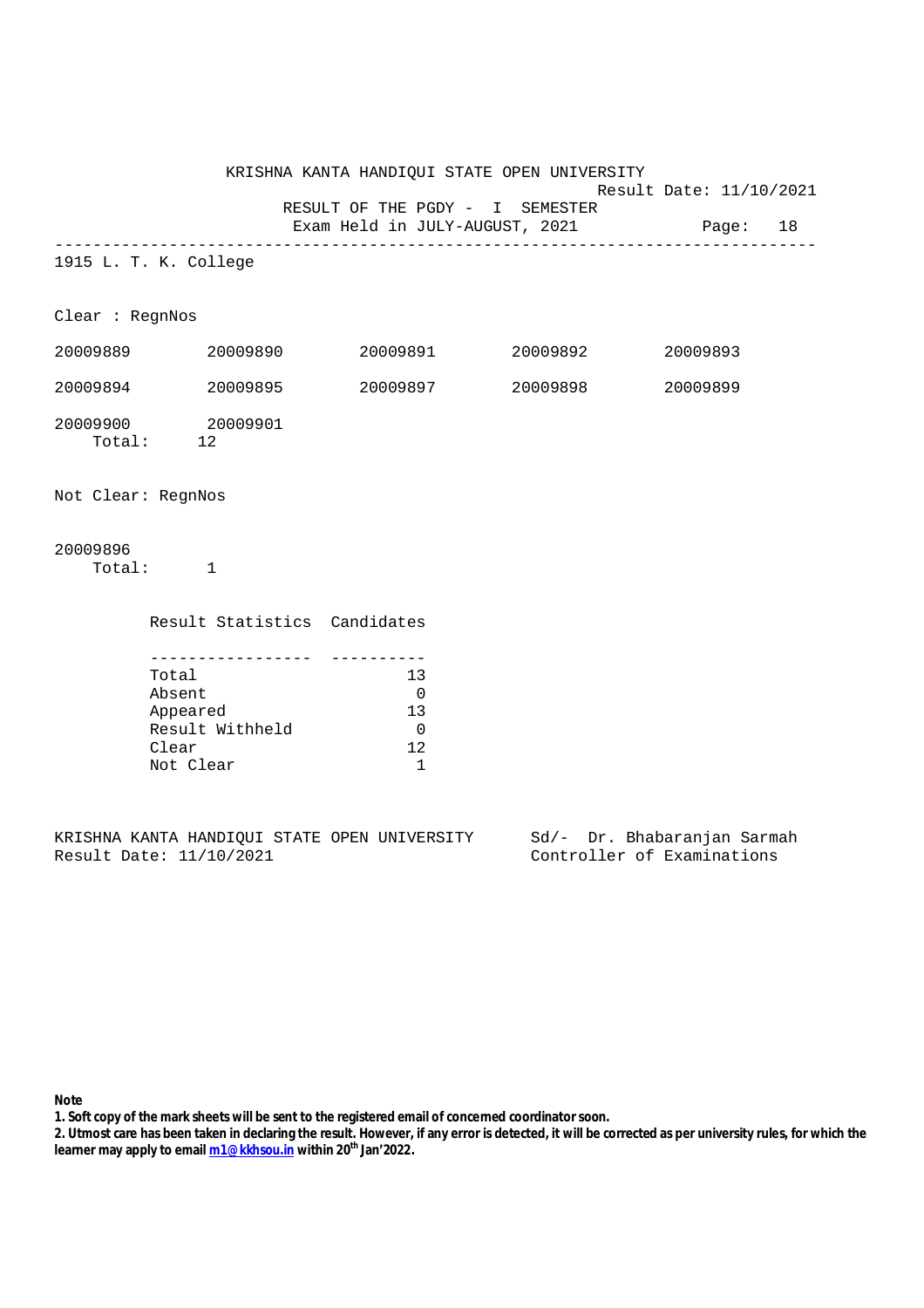| KRISHNA KANTA HANDIOUI STATE OPEN UNIVERSITY |                         |  |
|----------------------------------------------|-------------------------|--|
|                                              | Result Date: 11/10/2021 |  |
| RESULT OF THE PGDY - I SEMESTER              |                         |  |
| Exam Held in JULY-AUGUST, 2021               | Page: 19                |  |

--------------------------------------------------------------------------------

2102 Nowgong Girls' College

Clear : RegnNos

| 20009855           | 20009902       | 20009903 | 20009904 | 20009905 |
|--------------------|----------------|----------|----------|----------|
| 20009906           | 20009908       | 20009909 | 20011921 | 20011922 |
| 20011923           | 20011924       | 20011925 | 20011926 | 20011927 |
| 20011928<br>Total: | 20011929<br>17 |          |          |          |

Not Clear: RegnNos

20009907 20011920 Total: 2

Result Statistics Candidates

| Total           | 19  |
|-----------------|-----|
| Absent          |     |
| Appeared        | 1 Q |
| Result Withheld |     |
| Clear           | 17  |
| Not Clear       |     |

KRISHNA KANTA HANDIQUI STATE OPEN UNIVERSITY Sd/- Dr. Bhabaranjan Sarmah<br>Result Date: 11/10/2021 Controller of Examinations

Controller of Examinations

**Note** 

**1. Soft copy of the mark sheets will be sent to the registered email of concerned coordinator soon.**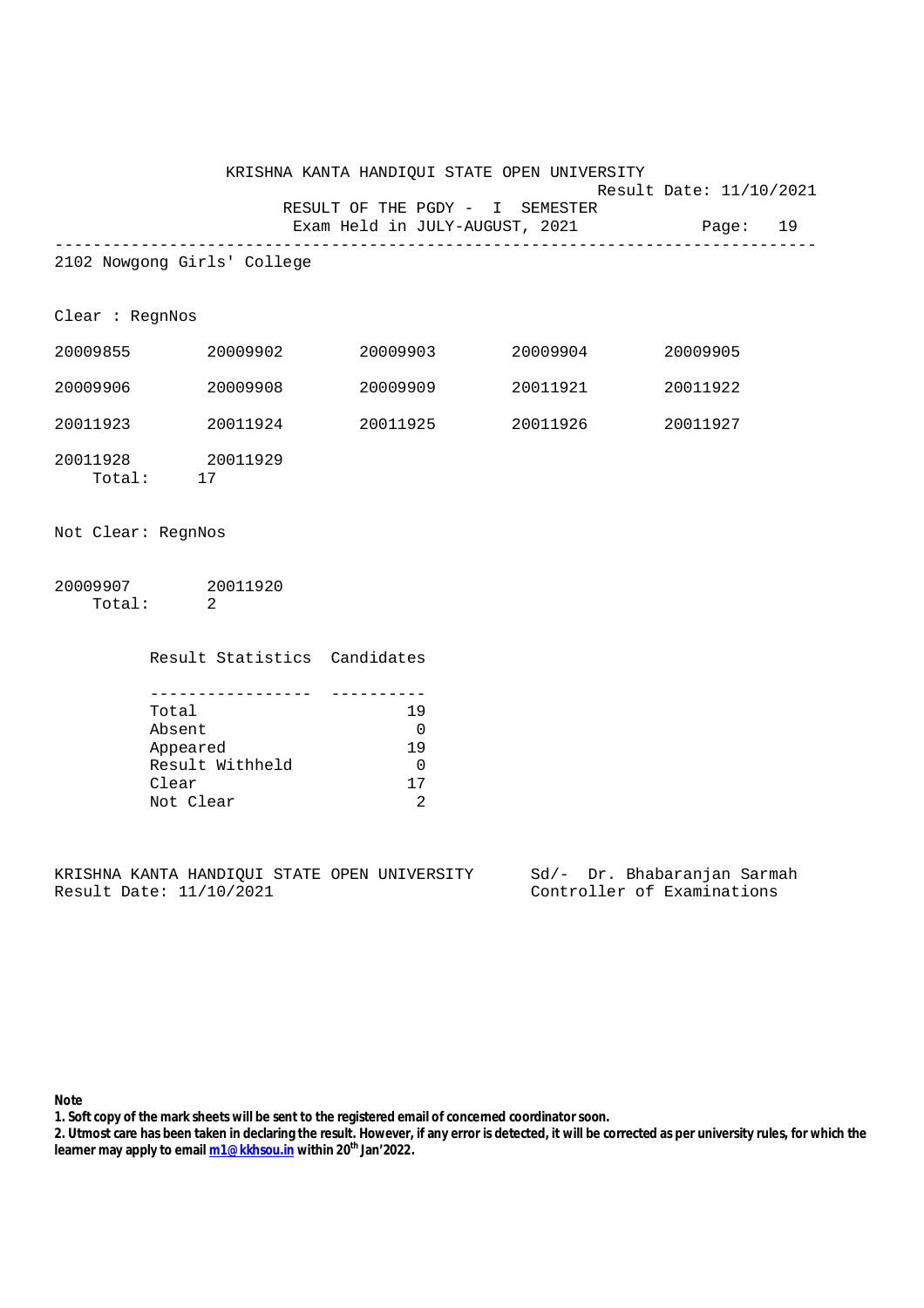|                    |                                                                      |                   | KRISHNA KANTA HANDIQUI STATE OPEN UNIVERSITY                               |                   |                         |  |
|--------------------|----------------------------------------------------------------------|-------------------|----------------------------------------------------------------------------|-------------------|-------------------------|--|
|                    |                                                                      |                   | RESULT OF THE PGDY - I SEMESTER<br>Exam Held in JULY-AUGUST, 2021 Page: 20 |                   | Result Date: 11/10/2021 |  |
|                    | 2132 PURBANCHAL YOGA NIKETAN, DHING                                  |                   |                                                                            |                   |                         |  |
|                    |                                                                      |                   |                                                                            |                   |                         |  |
| Clear : RegnNos    |                                                                      |                   |                                                                            |                   |                         |  |
|                    | 20009910 20009912                                                    |                   |                                                                            | 20009913 20009914 | 20009915                |  |
|                    | 20009916 20009917                                                    |                   |                                                                            | 20009918 20009919 | 20009920                |  |
|                    | 20009921 20009922                                                    |                   |                                                                            | 20009924 20009925 | 20009926                |  |
| 20009928           | Total: 16                                                            |                   |                                                                            |                   |                         |  |
| Not Clear: RegnNos |                                                                      |                   |                                                                            |                   |                         |  |
| Total:             | $\overline{\mathbf{3}}$                                              |                   | 20009911 20009923 20009927                                                 |                   |                         |  |
|                    |                                                                      |                   | Result Statistics Candidates                                               |                   |                         |  |
|                    | Total<br>Absent<br>Appeared<br>Result Withheld<br>Clear<br>Not Clear | _________________ | 19<br>$\overline{0}$<br>19<br>$\overline{0}$<br>16<br>3                    |                   |                         |  |

KRISHNA KANTA HANDIQUI STATE OPEN UNIVERSITY Sd/- Dr. Bhabaranjan Sarmah<br>Result Date: 11/10/2021 Controller of Examinations

Controller of Examinations

## **Note**

**1. Soft copy of the mark sheets will be sent to the registered email of concerned coordinator soon.**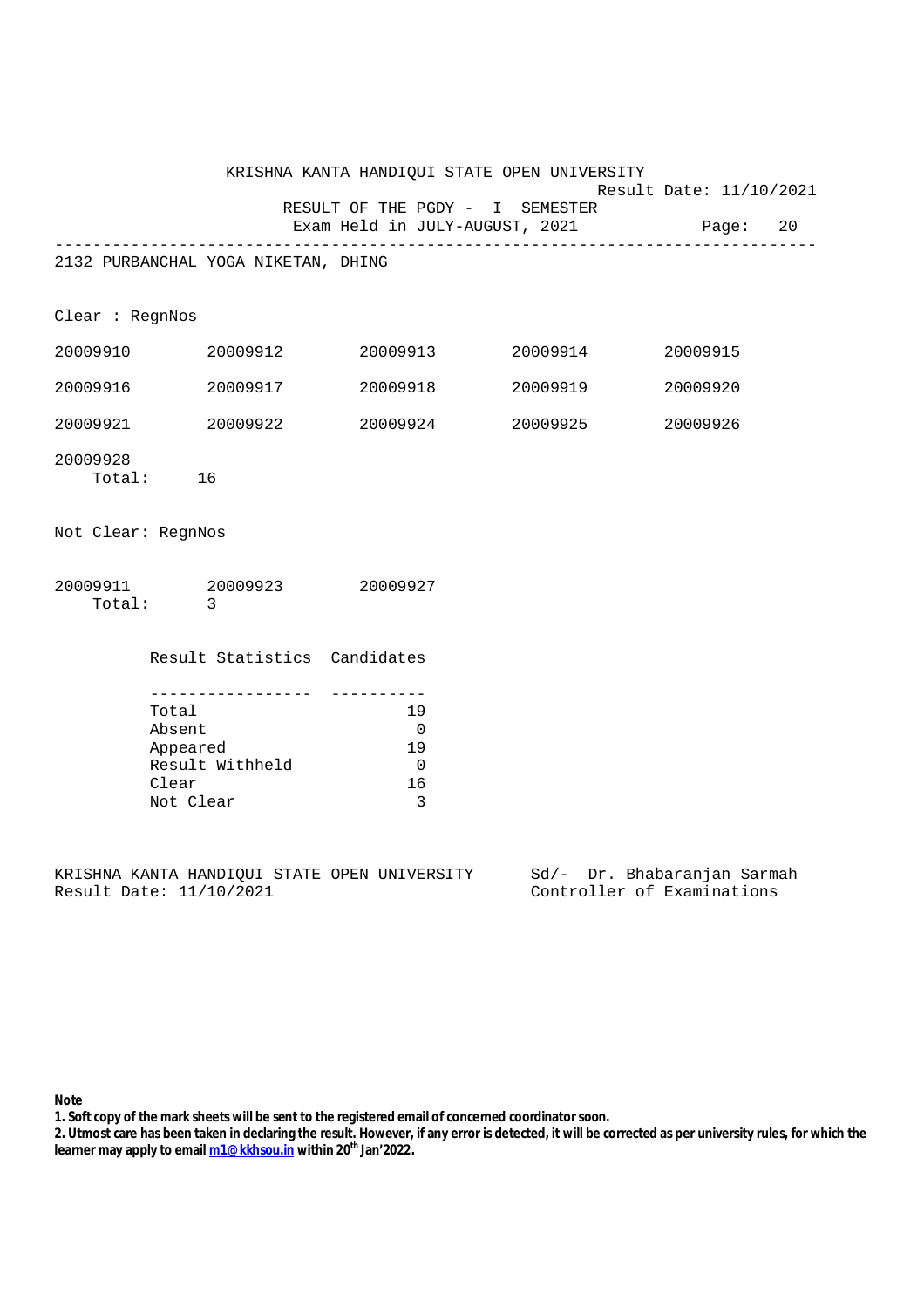KRISHNA KANTA HANDIQUI STATE OPEN UNIVERSITY Result Date: 11/10/2021 RESULT OF THE PGDY - I SEMESTER Exam Held in JULY-AUGUST, 2021 Page: 21 -------------------------------------------------------------------------------- 2204 Nalbari Commerce College Not Clear : RegnNos 20011930 Total: 1 Result Statistics Candidates ----------------- ---------- Total 1 Absent 0 Appeared 1 Result Withheld 0 Clear 0 Not Clear 1

KRISHNA KANTA HANDIQUI STATE OPEN UNIVERSITY Sd/- Dr. Bhabaranjan Sarmah Result Date: 11/10/2021 Controller of Examinations

- **1. Soft copy of the mark sheets will be sent to the registered email of concerned coordinator soon.**
- **2. Utmost care has been taken in declaring the result. However, if any error is detected, it will be corrected as per university rules, for which the learner may apply to email m1@kkhsou.in within 20th Jan'2022.**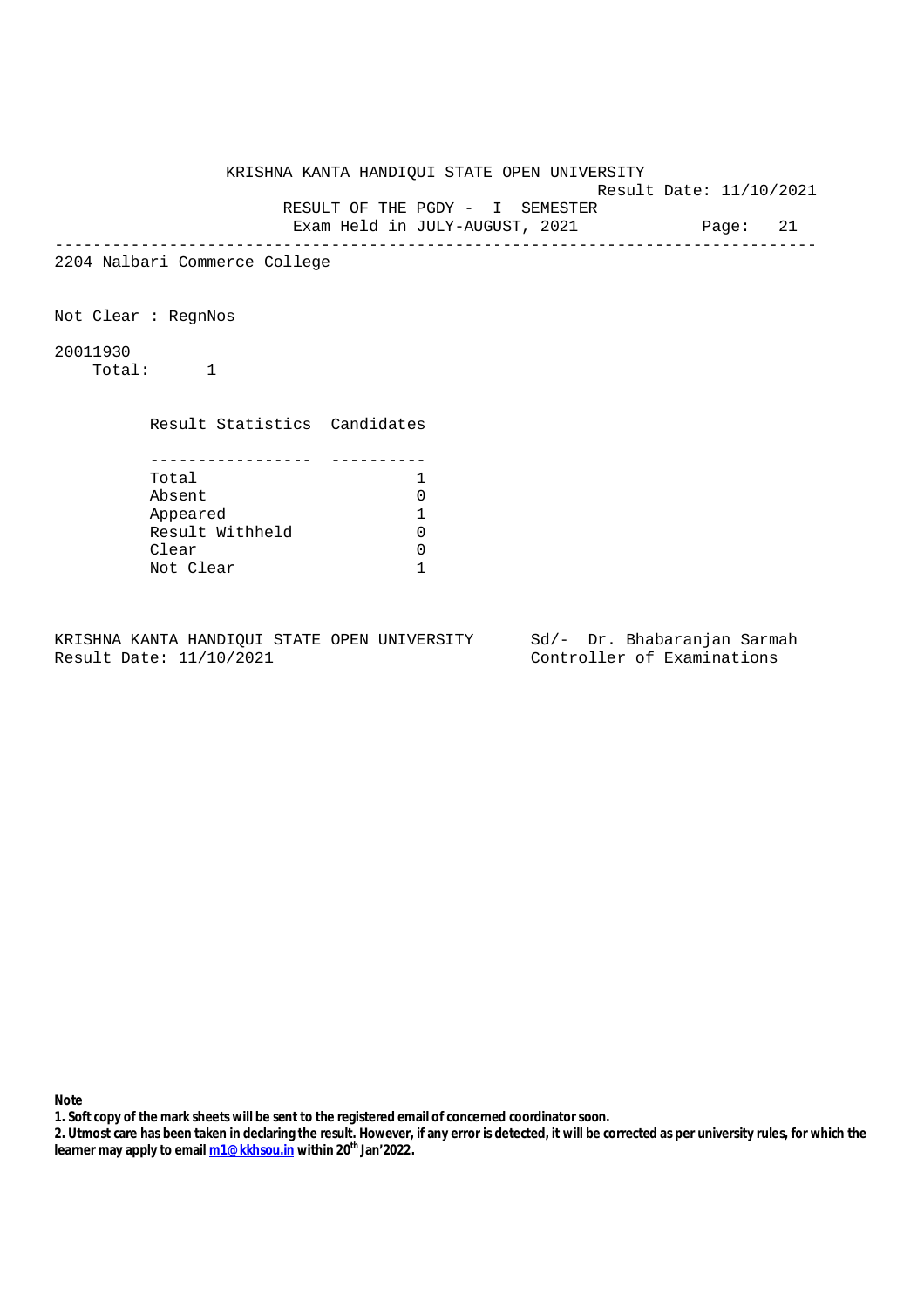|                    |                                                                                             |                                 | KRISHNA KANTA HANDIQUI STATE OPEN UNIVERSITY |                         |  |
|--------------------|---------------------------------------------------------------------------------------------|---------------------------------|----------------------------------------------|-------------------------|--|
|                    |                                                                                             | RESULT OF THE PGDY - I SEMESTER |                                              | Result Date: 11/10/2021 |  |
|                    |                                                                                             |                                 |                                              |                         |  |
| 2215 ANANDAPURAM   |                                                                                             |                                 |                                              |                         |  |
| Clear : RegnNos    |                                                                                             |                                 |                                              |                         |  |
|                    | 20009929 20009930                                                                           |                                 | 20009931 20009932                            | 20009933                |  |
|                    | 20009934 20009936                                                                           |                                 | 20009938 20009939                            | 20009940                |  |
|                    | 20009942 20009943 20009944<br>Total: 13                                                     |                                 |                                              |                         |  |
| Not Clear: RegnNos |                                                                                             |                                 |                                              |                         |  |
|                    | $20009935 \qquad \qquad 20009937 \qquad \qquad 20009941 \qquad \qquad 20011931$<br>Total: 4 |                                 |                                              |                         |  |
|                    | Result Statistics Candidates                                                                |                                 |                                              |                         |  |
|                    | Total                                                                                       | 17                              |                                              |                         |  |
|                    | Absent                                                                                      | $\overline{0}$                  |                                              |                         |  |
|                    | Appeared                                                                                    | 17                              |                                              |                         |  |
|                    | Result Withheld                                                                             | $\overline{0}$                  |                                              |                         |  |
|                    | Clear                                                                                       | 13                              |                                              |                         |  |
|                    | Not Clear                                                                                   | $\overline{4}$                  |                                              |                         |  |

|  |                         |  | KRISHNA KANTA HANDIOUI STATE OPEN UNIVERSITY |  |  | Sd/- Dr. Bhabaranjan Sarmah |  |
|--|-------------------------|--|----------------------------------------------|--|--|-----------------------------|--|
|  | Result Date: 11/10/2021 |  |                                              |  |  | Controller of Examinations  |  |

**Note** 

**1. Soft copy of the mark sheets will be sent to the registered email of concerned coordinator soon.**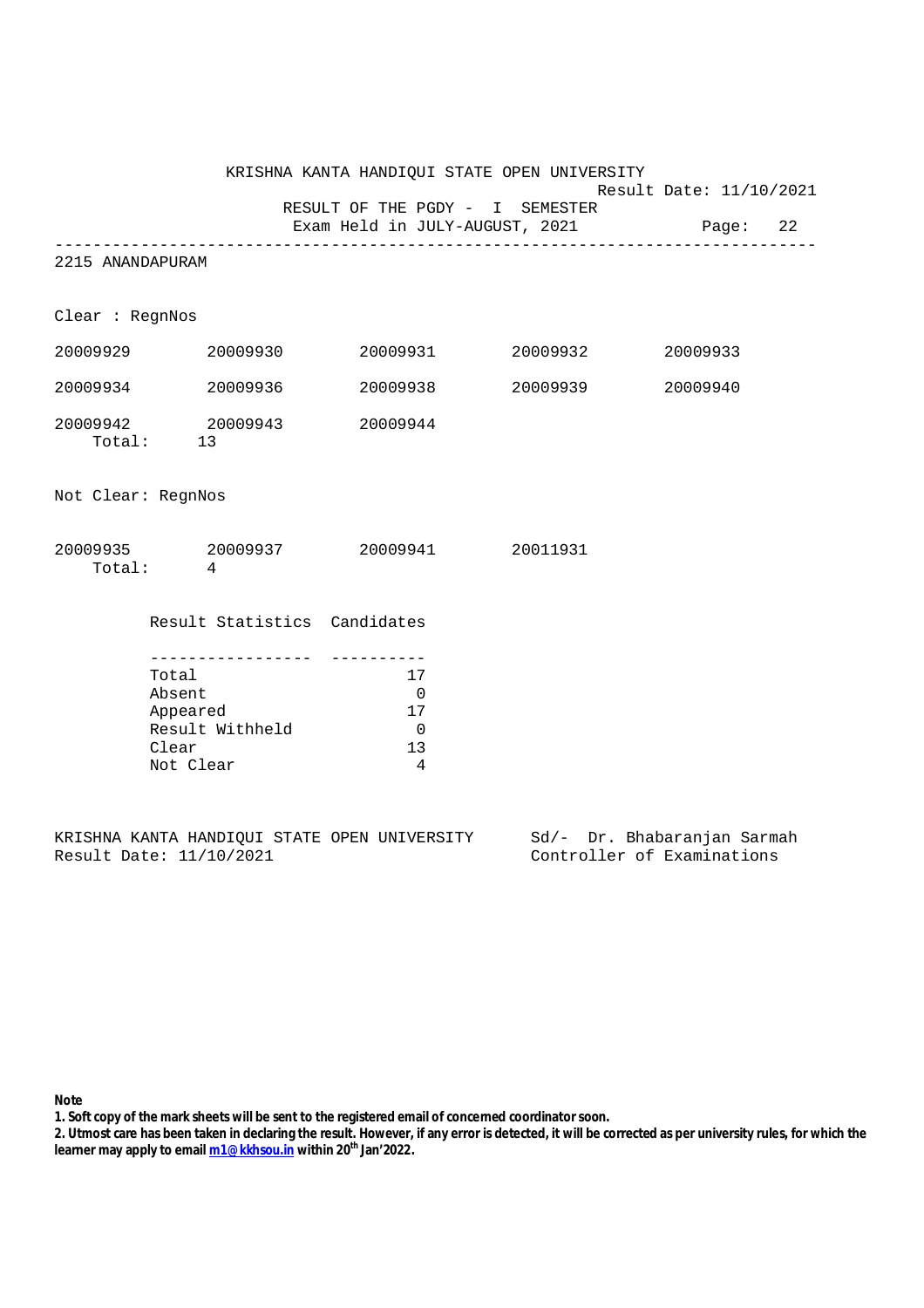|          |                              | KRISHNA KANTA HANDIQUI STATE OPEN UNIVERSITY |  |
|----------|------------------------------|----------------------------------------------|--|
|          |                              | Result Date: 11/10/2021                      |  |
|          |                              | RESULT OF THE PGDY - I SEMESTER              |  |
|          |                              | Exam Held in JULY-AUGUST, 2021 Page: 23      |  |
|          | 2406 Moran College, Moranhat |                                              |  |
|          | Not Clear: RegnNos           |                                              |  |
| 20011932 | Total: 1                     |                                              |  |
|          | Result Statistics Candidates |                                              |  |
|          | Total                        | 1                                            |  |
|          | Absent                       | 0                                            |  |
|          | Appeared                     | 1                                            |  |
|          | Result Withheld              | 0                                            |  |
|          | Clear                        | 0                                            |  |
|          | Not Clear                    |                                              |  |
|          |                              |                                              |  |

KRISHNA KANTA HANDIQUI STATE OPEN UNIVERSITY Sd/- Dr. Bhabaranjan Sarmah<br>Result Date: 11/10/2021 Controller of Examinations

Controller of Examinations

- **1. Soft copy of the mark sheets will be sent to the registered email of concerned coordinator soon.**
- **2. Utmost care has been taken in declaring the result. However, if any error is detected, it will be corrected as per university rules, for which the learner may apply to email m1@kkhsou.in within 20th Jan'2022.**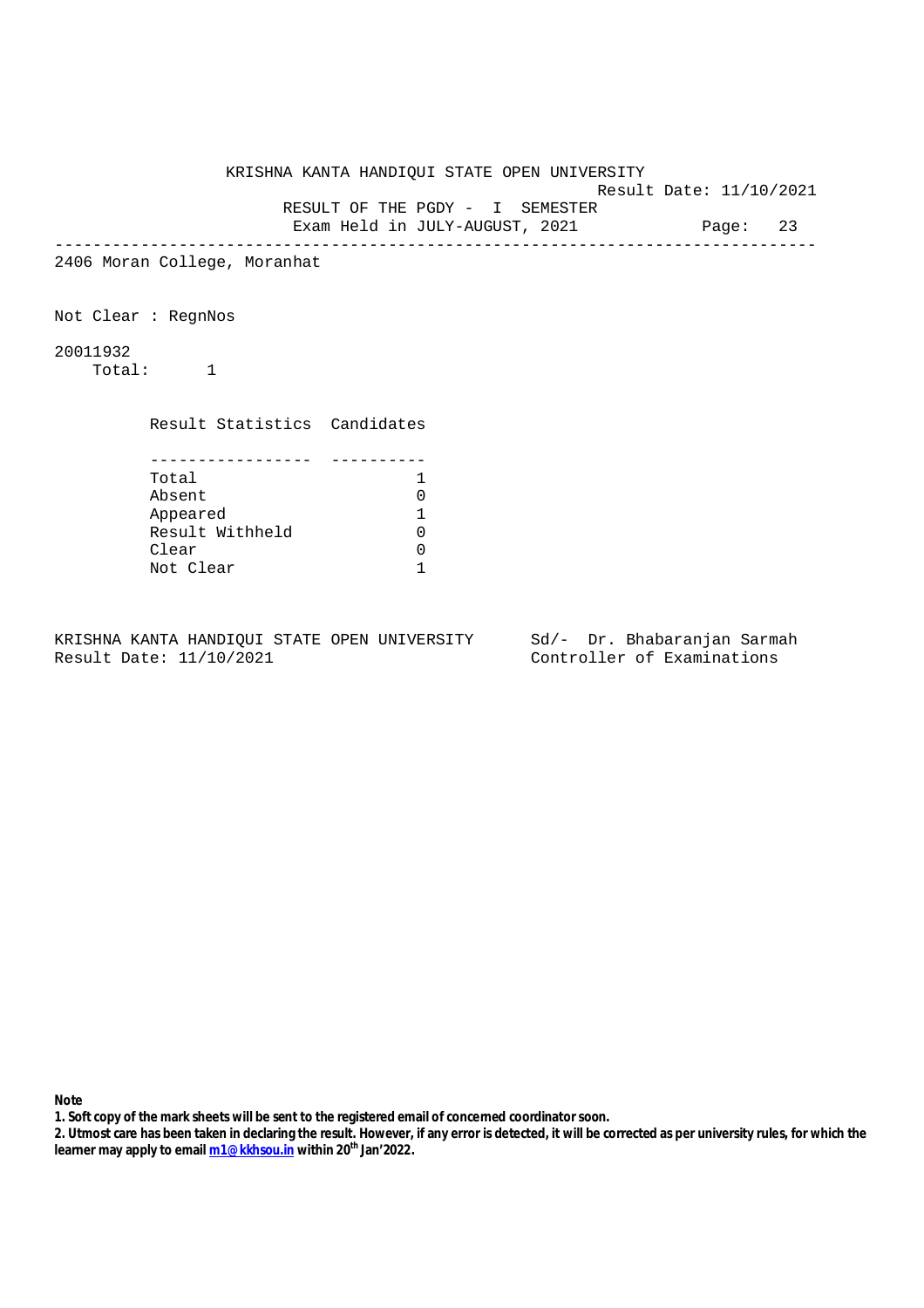KRISHNA KANTA HANDIQUI STATE OPEN UNIVERSITY Result Date: 11/10/2021 RESULT OF THE PGDY - I SEMESTER Exam Held in JULY-AUGUST, 2021 Page: 24 -------------------------------------------------------------------------------- 2410 Bir Lachit Barphukan College, Sivasagar Clear : RegnNos 20009945 Total: 1 Result Statistics Candidates ----------------- ---------- Total 1 Absent 0 Appeared 1 Result Withheld 0 Clear 1 Not Clear 0

KRISHNA KANTA HANDIQUI STATE OPEN UNIVERSITY Sd/- Dr. Bhabaranjan Sarmah Result Date: 11/10/2021 Controller of Examinations

- **1. Soft copy of the mark sheets will be sent to the registered email of concerned coordinator soon.**
- **2. Utmost care has been taken in declaring the result. However, if any error is detected, it will be corrected as per university rules, for which the learner may apply to email m1@kkhsou.in within 20th Jan'2022.**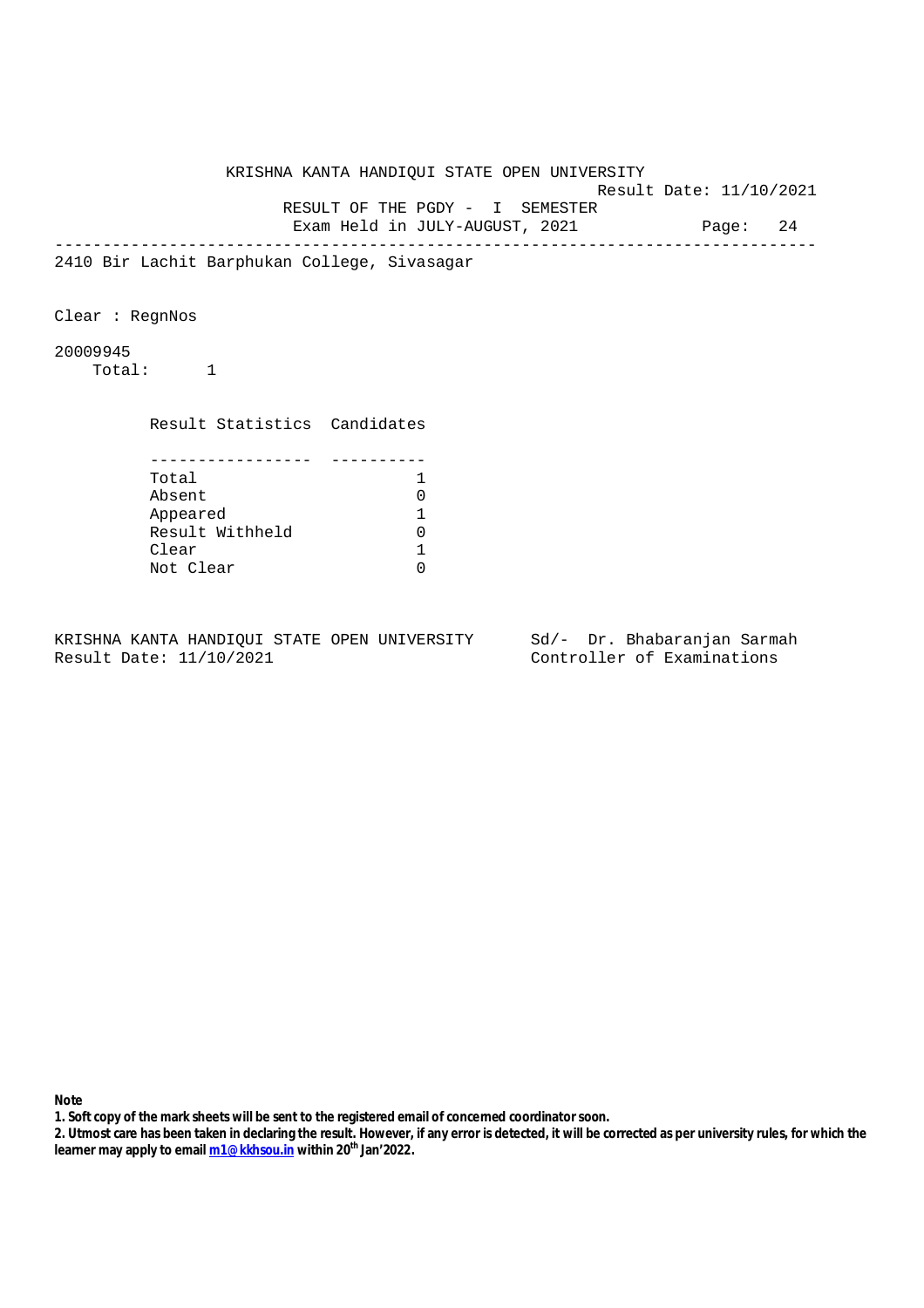Result Date: 11/10/2021

RESULT OF THE PGDY - I SEMESTER

Exam Held in JULY-AUGUST, 2021 Page: 25 --------------------------------------------------------------------------------

2501 Tezpur College

Clear : RegnNos

| 20009946 | 20009947 | 20011933 | 20011934 | 20011935 |
|----------|----------|----------|----------|----------|
| 20011936 | 20011939 | 20011940 |          |          |
| Total:   |          |          |          |          |

Not Clear: RegnNos

| 20011937 | 20011938 |
|----------|----------|
| Total:   |          |

| Result Statistics Candidates |    |
|------------------------------|----|
|                              |    |
|                              |    |
| Total                        | 10 |
| Absent                       |    |
| Appeared                     | 10 |
| Result Withheld              |    |
| Clear                        | 8  |
| Not Clear                    |    |

|  |                         |  | KRISHNA KANTA HANDIOUI STATE OPEN UNIVERSITY |  |  | Sd/- Dr. Bhabaranjan Sarmah |  |
|--|-------------------------|--|----------------------------------------------|--|--|-----------------------------|--|
|  | Result Date: 11/10/2021 |  |                                              |  |  | Controller of Examinations  |  |

**Note** 

**1. Soft copy of the mark sheets will be sent to the registered email of concerned coordinator soon.**